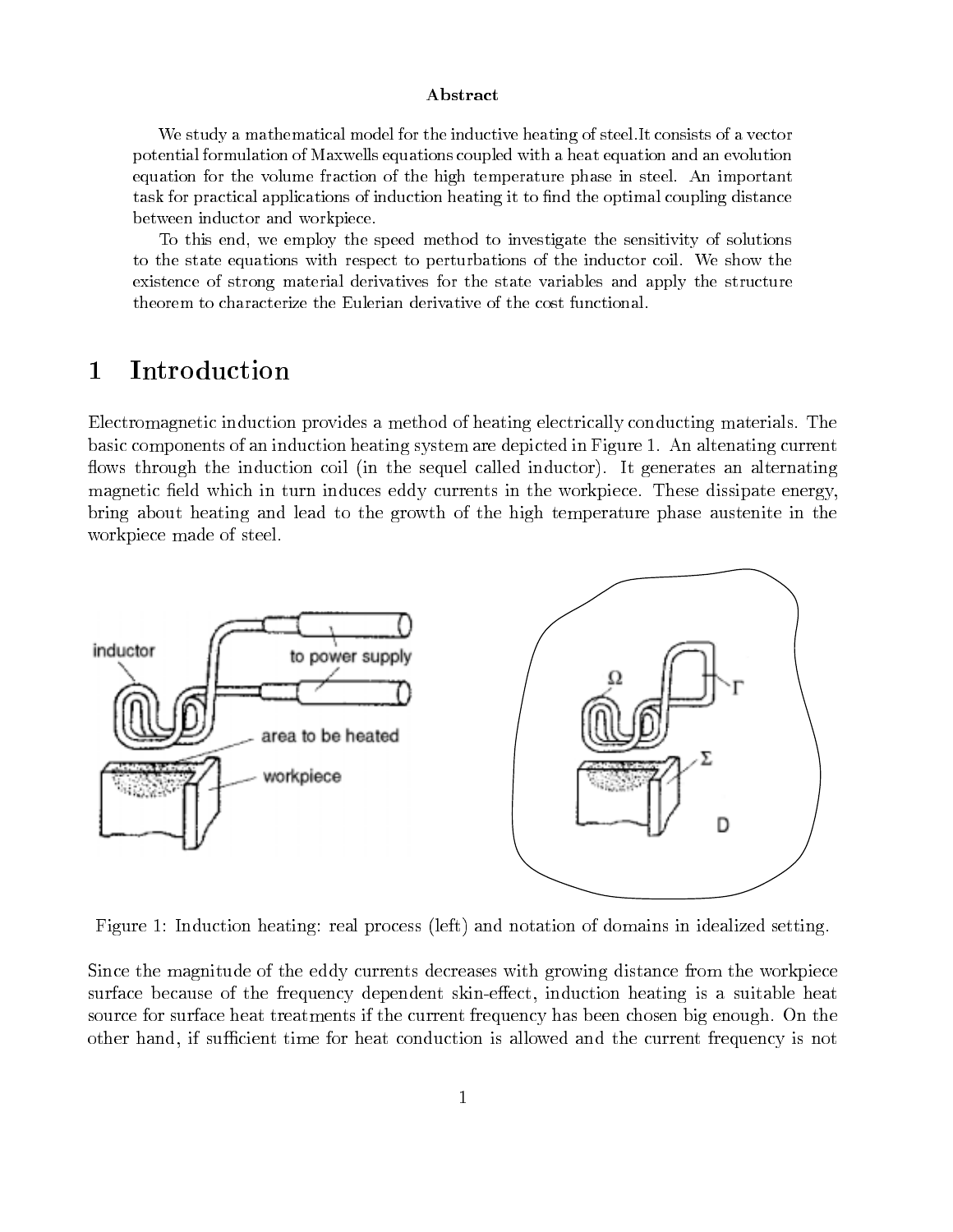

Figure 2: Adjustment of induction heating patterns by varying the turn spacing (a) or the coupling distance  $(b),(c)$  (from [5]).

too big, relatively uniform heating patterns can be obtained. Hence induction heating can also be used in heat treatments like annealing.

An important task during the planning of an induction heat treatment is to find the optimal coupling distance between inductor and workpiece in order to obtain a desired heating pattern.This is illustrated in Figure 2. In all the examples shown, the goal is to produce a uniform hardening depth. In (a) a conical workpiece shall be heated by an inductor of the shape of a cylindrical spiral. To compensate for the bigger distance between inductor and workpiece in the upper part, the turn spacing there is narrower compared to the lower part.

In (b), because of the workpiece's geometry, heat will concentrate in the lower corners of the workpiece cross-section, if the coupling distance is everywhere the same. The remedy is to increase the coupling distance in the lower part of the workpiece leading to a uniform penetration depth.

Example (c) depicts the typical situation of a hole in an otherwise plane workpiece surface. The inductor on the left-hand side with a uniform coupling distance leads to an uneven hardening pattern and possibly even to a melting of hole edges. A better result can be achieved when the coupling distance between inductor and workpiece is increased locally around the hole.

In the next Section we present the mathematical model for induction heating, which has been derived in [14]. To investigate the sensitivity with respect to perturbations of the inductor, we apply the speed-method as presented in the monographs [23] and [6]. In Section 3 we transform the state equations to the fixed domain, Section 4 is devoted to deriving stability estimates and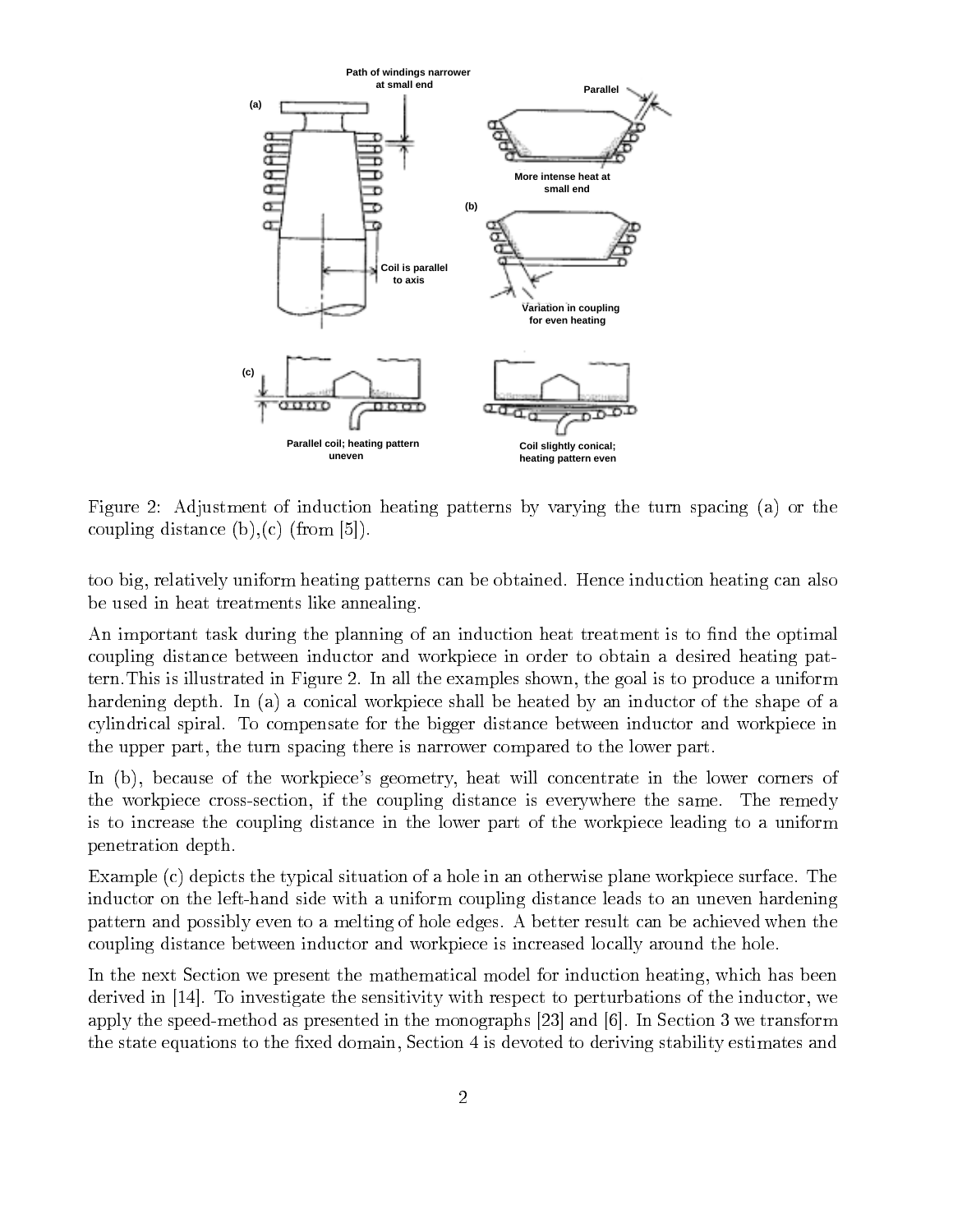in Section 5 we prove the existence of strong material derivatives for the state variables.

There are already a lot of papers on modeling, analysis and simulation of induction heating, e.g.,  $[2]-[4], [7]-[9], [14], [16], [20]-[22].$  In [1], an optimal control problem for a 2D induction heating setting has been considered. Mathematical models for phase transitions in steel have been considered in, e.g.,  $|11|$ - $|14|$  and  $|19|$ .

### 2The mathematical model

# 2.1 The state equations

Since we cannot model the hardening machine itself, we restrict ourselves to the following idealized geometric setting (cf. Fig. 1 (right)). Let  $D \subset \mathbb{R}^3$  be the hold all domain, which contains the industrial the work the workpiece  $-$ 

 $\mathcal{L}$  is call  $G$  = the set of conductors and denie the space - time cylinder  $\mathcal{L}$ ,  $\mathcal{L}$  ,  $\mathcal{L}$ 

Since we do not consider the hardening machine in our model, we assume that the inductor  $\Omega$ is a closed tube. Inside we fix a section  $\Gamma$  and model the current density which is generated by the hardening machine by an interface condition on  $\Gamma$ .

In [14] an electrothermomechanical model for the induction heating of steel has been derived. Here we consider a simplied version where the equations are only sequentially coupled. It consists of a linear elliptic problem for the scalar potential  $\phi$ , a degenerate parabolic equation for the magnetic vector potential A, a semilinear parabolic equation for the temperature  $\theta$  and and ODE for the evolution of the austenite volume fraction z.

 $(\mathbf{P})$  Find  $(A, \phi, \theta, z) \in L^{\infty}(0, T; \mathbf{X}) \times H^1(0, T; H^1(\Omega)/\mathbb{R}) \times W_3^{-1}(Q) \times W^{1,\infty}(0, T; L^{\infty}(\Sigma))$ such that

$$
\kappa_0 \int_{\Omega} \nabla \phi \cdot \nabla u \, dx + \int_{\Gamma} j_s \varphi \, dx = 0, \text{ for all } \varphi \in H^1(\Omega)/\mathbb{R}, \tag{2.1a}
$$

$$
A(0) = A_0, \text{ in } D,
$$
\n
$$
(2.1b)
$$

$$
\kappa_0 \int_G A_t \cdot v \, dx + \int_D \frac{1}{\mu} \operatorname{curl} A \cdot \operatorname{curl} v \, dx + \int_D \frac{1}{\mu} \operatorname{div} A \operatorname{div} v \, dx + \kappa_0 \int_{\Omega} \nabla \phi \cdot v \, dx = 0, \text{ for all } v \in \mathbf{X}, \text{ a.e. in } (0, T), \quad (2.1c)
$$

$$
\theta(0) = \theta_0, \quad \text{in } \Sigma,
$$
\n(2.1d)

$$
\frac{\partial \theta}{\partial \nu} = 0, \quad \text{in } \partial \Sigma \times (0, T), \tag{2.1e}
$$

$$
\rho c_{\epsilon} \theta_t - k \Delta \theta = -\rho L z_t + \kappa_0 |A_t|^2, \text{ in } Q, \qquad (2.1f)
$$

$$
z(0) = 0, \quad \text{in } \Sigma, \tag{2.1g}
$$

$$
z_t = \frac{1}{\mathcal{T}(\theta)}[z_{eq}(\theta)-z]^+, \text{ in } Q, \qquad (2.1h)
$$

with  $W_p^{-1}(\mathcal{Q}) = W^{-1}([0,1];L^p(\mathcal{Z})) \cap L^p(0,1;W^{-1}(\mathcal{Z}))$  and  $\mathcal{Q} = \mathcal{Z} \times (0,1)$  the space time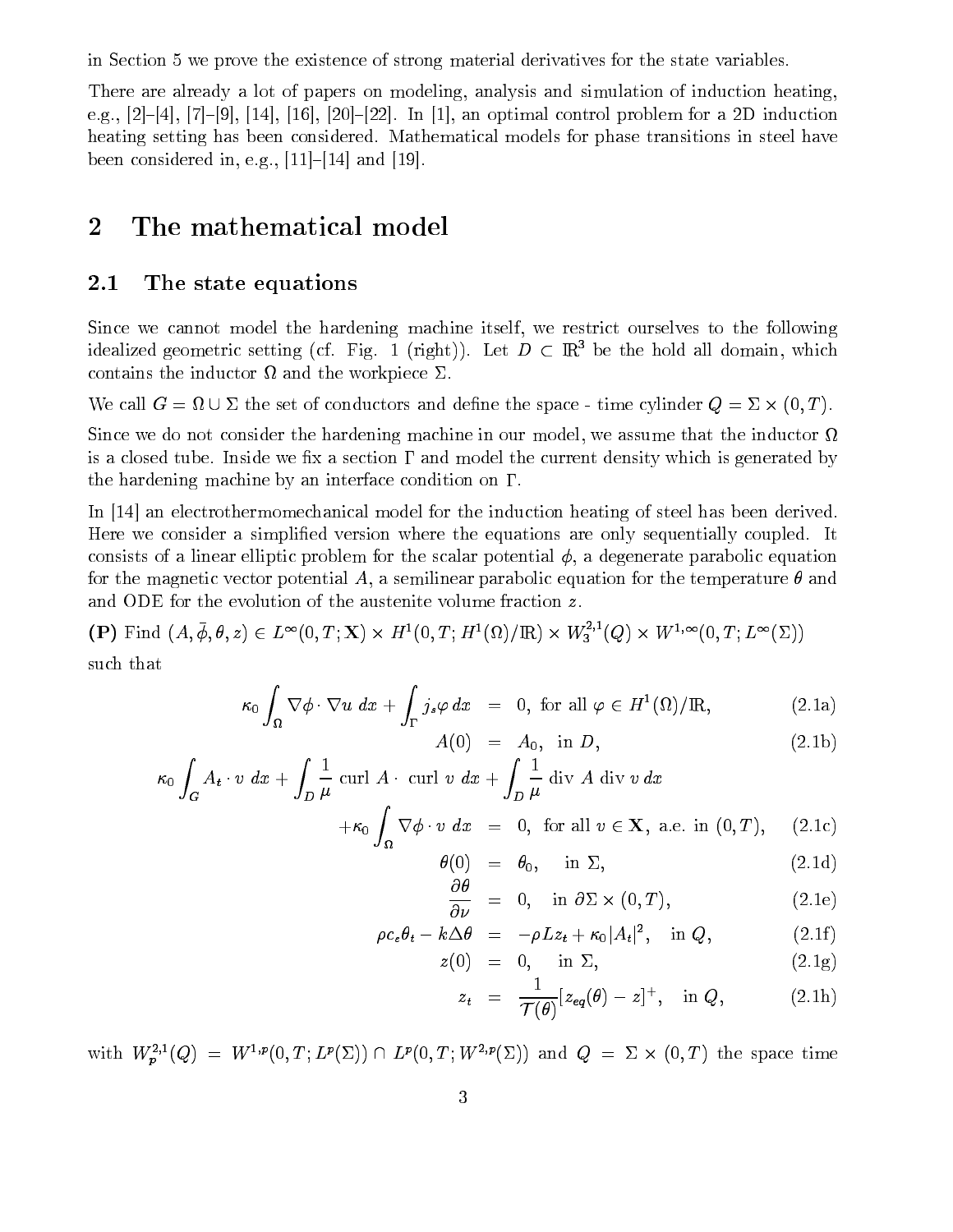domain. The solution space  $X$  for the vector potential as

$$
\mathbf{X} = \{ v \in H(\text{ curl }, D) \Big| \text{ div } v \in L^2(D) \text{ and } n \times v \Big|_{\partial D} = 0 \},
$$

which in view of (H1) below is a closed subset of  $H^1(D)$ . Owing to [10, Lemma 3.4]

$$
\|v\|_{\mathbf{X}} = \Big( \int\limits_{D}|\operatorname{curl} \, v|^2 \, dx + \int\limits_{D} (\,\, \operatorname{div} \, v)^2 \, dx \Big)^{1/2}
$$

is an equivalent norm on  $X$ . Note further that  $(2.1a)$  is Neumann problem for which solutions are sought for in the quotint space  $H^-(\Omega)/\mathbb{R}.$ 

**Remark 2.1** In the original model derived in [14] the Coulomb gauge div  $A = 0$  has been enforced by including it in the solution space  $X$ . To simplify the application of the speed-method in the next section, we have chosen here to include a divergence part in the bilinear form in  $(2.1c).$ 

We make the following assumptions:

 $(H1)$   $\mathcal{U} \subset D$ ,  $\mathcal{L} \subset D$ ,  $\mathcal{U} \cap \mathcal{L} = \emptyset$ , and  $\mathcal{O}\mathcal{U}$ ,  $\mathcal{O}\mathcal{L}$ ,  $\mathcal{O}D$  are of class  $\mathcal{U}^{-1}$ .

(H2)  $\kappa_0$ ,  $\rho$ ,  $c_{\varepsilon}$ ,  $k$ , and L are positive constants,

(H3)  $A_0 \in \mathbf{X} \cap \mathbf{H}^2(D)$ ,  $\theta_0 \in W^{2,3}(\Sigma)$ ,

(H4)  $\mu(x) = \mu_2 \chi_{\bar{x}} + \mu_1 (1 - \chi_{\bar{x}})$ , with constants  $0 < \mu_1 < \mu_2$ .

To obtain higher regularity we will differentiate the equations for scalar and vector potential with respect to time. Therefore we have to assume the compatibility conditions

(H5)  $j_s \in H^1(0,T; H^{-1/2}(\Gamma))$ , such that  $\int_{\Gamma} j_s dx = 0$  and  $\int_{\Gamma} j_{s,t} dx = 0$ .

(H6) There exists  $y_0 \in \mathbf{X}$ , such that

$$
\kappa_0 \int_G y_0 \cdot v \, dx + \int_D \frac{1}{\mu} \operatorname{curl} A_0 \cdot \operatorname{curl} v \, dx + \int_D \frac{1}{\mu} \operatorname{div} A_0 \operatorname{div} v \, dx + \kappa_0 \int_{\Omega} \nabla \phi(0) \cdot v \, dx = 0,
$$

for all  $v \in \mathbf{X}$ .

 $(HT) \cup \langle T_1 \leq T(x) \leq T \rangle \langle \infty$ , for all  $x \in \mathbb{R}, ||T||_{C^2(\mathbb{R})} \leq M,$ 

 $(1 - 1)^2$   $\le$   $(1 - 1)^2$   $(1 - 1)^2$   $(1 - 1)^2$   $(1 - 1)^2$   $(1 - 1)^2$   $(1 - 1)^2$   $(1 - 1)^2$ 

(H9)  $H \in C^{\infty}(\mathbb{R})$ , a monotone approximation of the heaviside function.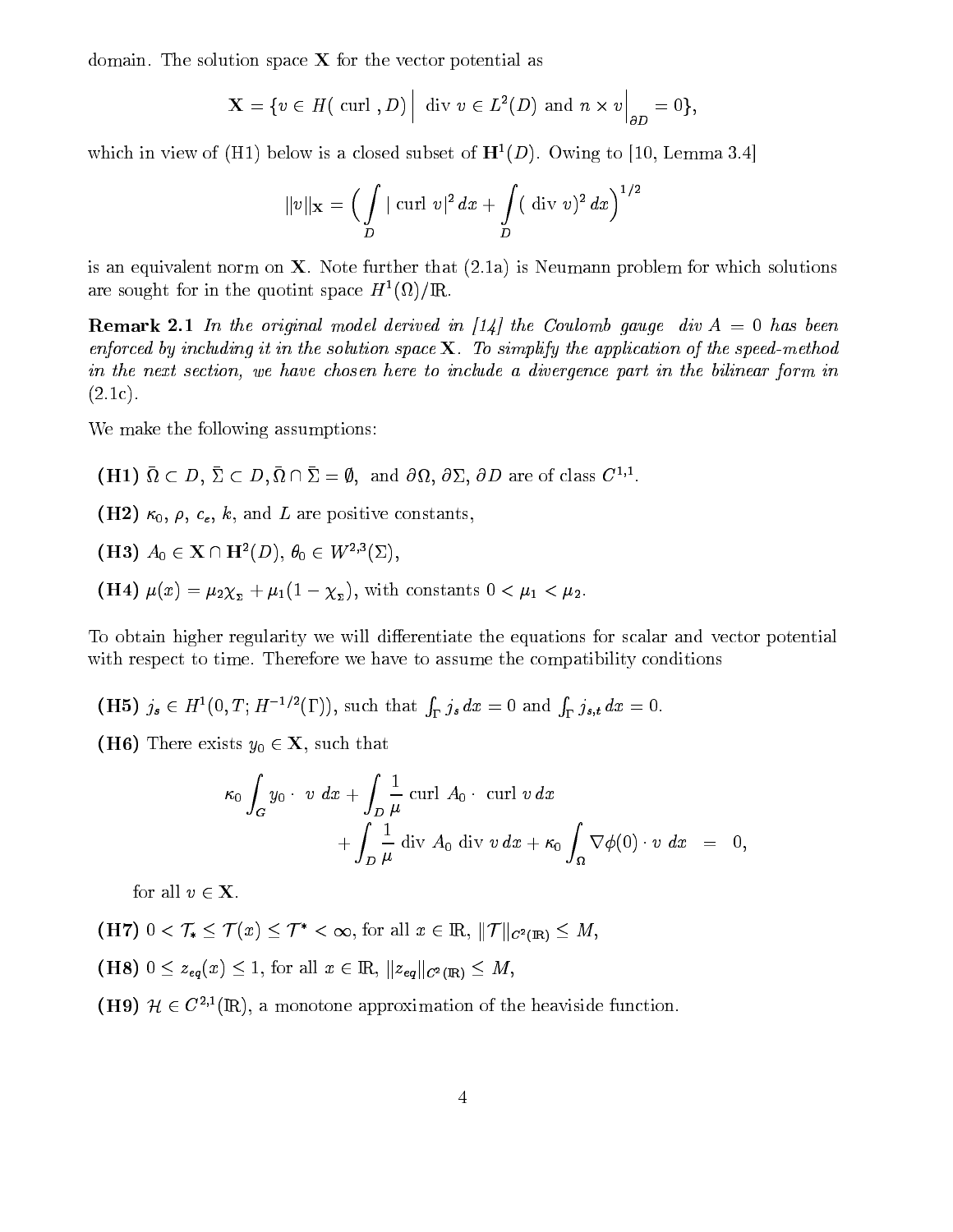# 2.2 A weak solution to the state equations

Problem (P) is only sequentially coupled and can be solved by solving consecutively the subproblems  $(2.1a)$ ,  $(2.1b) + (2.1c)$ , and  $(2.1d) - (2.1h)$ .

For the first one, we have

**Lemma 2.1** Assume  $(H1)$ ,  $(H2)$ , and  $(H5)$ , then  $(2.1a)$  has a unique solution  $\varphi \in \Pi^-(0,1; \Pi^-(\Omega))$  in such that

$$
\|\nabla\phi\|_{H^1(0,T;\mathbf{L}^2(\Omega))} \le C,\tag{2.2}
$$

with a constant  $C > 0$ , depending on  $j_s$ , T, and  $\kappa_0$ .

Proof.

The proof follows from the Lax-Milgram lemma and the fact that we may differentiate  $(2.1a)$ with respect to time because of  $(H5)$ .  $\Box$ 

For the vector potential equation (2.1b), (2.1c) we have

**Lemma 2.2** Assume  $\text{[H1]}-\text{[H0]}$ , then (2.1b), (2.1c) has a unique solution  $A \in L^-(0,1; \Lambda)$ , satisfying the estimate

$$
||A||_{L^{\infty}(0,T;X)} + ||A_t||_{L^{\infty}(0,T;L^6(G))} \leq C,
$$
\n(2.3)

with a constant C depending on  $j_s$ , T,  $A_0$ ,  $\kappa_0$ , and  $\mu_{1,2}$ .

### Proof.

To prove the xistence of a unique weak solution one can use, e.g., Rothe's method of implicit time discretization as described in the monograph  $[17]$ . The first part of the a priori estimate follows from inserting  $v = A_t$  into (2.1c) and integrating in time. To obtain the second part one can formally differentiate (2.1c) with respect to t. Then, we substitute  $y = A_t$  and solve the system

$$
y(0) = y_0, \text{ in } D,
$$
  
\n
$$
\kappa_0 \int_G y_t \cdot v \, dx + \int_D \frac{1}{\mu} \operatorname{curl} y \cdot \operatorname{curl} v \, dx + \int_D \frac{1}{\mu} \operatorname{div} y \, \operatorname{div} v \, dx
$$
  
\n
$$
+ \kappa_0 \int_{\Omega} \nabla \phi_t \cdot v \, dx = 0, \text{ for all } v \in \mathbf{X}, \text{ a.e. in } (0, T).
$$

Testing with  $v = y_t$  and integrating in time we obtain an estimate for y in  $L^{\infty}(0,1; \mathbf{\Lambda})$ . Owing to the compatibility condition (H6) we can recover that  $y = A_t$  a.e. in G. Hence we can use the embedding  $\mathbf{H}^1(G) \subset \mathbf{L}^6(G)$  and obtain the second part of (2.3).

**Lemma 2.3** Assume  $(H7)$ – $(H9)$ , then the following are true:

(1) Let  $\theta \in L^1(Q)$ , then  $(2.1g)$ ,  $(2.1h)$  has a unique solution satisfying

$$
0 \le z(x, t) < 1 \quad a.e. \text{ in } Q,\tag{2.4}
$$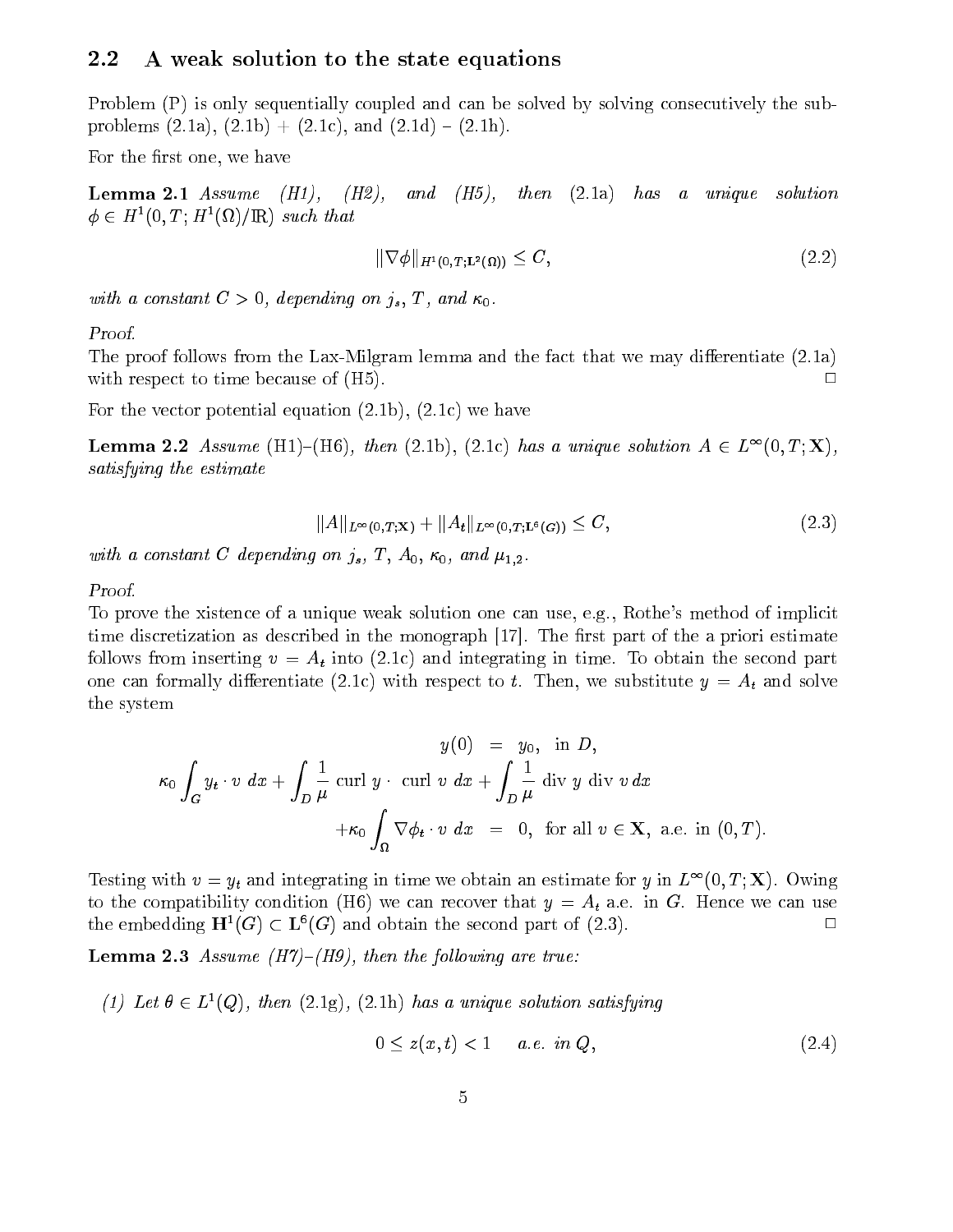and

$$
||z||_{W^{1,\infty}(0,T;L^{\infty}(\Sigma))} \leq C, \qquad (2.5)
$$

with a constant  $C > 0$  independent of  $\theta$ .

(2) Let  $\theta_k \to \theta$  strongly in  $L^1(\Sigma)$ . Then

 $z_k \longrightarrow z$ , strongly in  $W^{1,p}(0,T;L^p(\Sigma))$ , for  $p \in [1,\infty)$ ,

where  $z_k$  and z are the solution to (2.1g), (2.1h) corresponding to  $\theta_k$  and  $\theta$ , respectively.

(3) Let  $\theta_1, \theta_2 \in L^p(Q), p \in [1,\infty)$ , and  $z_1, z_2$  the corresponding solutions to  $(2.1g)$ ,  $(2.1h)$ , then there exists a constant  $C > 0$ , such that

$$
\|z_1-z_2\|_{W^{1,p}(0,T;L^p(\Sigma))}\leq C\|\theta_1-\theta_2\|_{W^{1,p}(0,T;L^p(\Sigma))}.
$$

Proof.

The existence of a unique local solution to (2.1g), (2.1h) is a direct consequence of the theorem of Carathéodory, see e.g. [24, p. 1044]. Using  $(H7)$ – $(H9)$ , and the theory of differential inequalities (cf. [11, Lemma 2.1], we obtain  $(2.4)$ , whereas  $(2.5)$  is a direct consequence of  $(H7)$ – $(H9)$ . Assertion (2) follows from Lebesgue's lemma.

10 prove (3), let  $v \in L^r(Q)$ ,  $i = 1, 2$ , and define  $v = v_1 - v_2$ , then  $z = z^2 - z^2$  solves  $z_t = f(\theta^-, z^-) - f(\theta^-, z^-)$  $(2.6)$ 

where  $f(\theta, z)$  denotes the right-hand side of (2.1h). In view of (H7)–(H9), f is Lipschitz continuous. Hence, we can test (2.6) with  $\bar{z}^{p-1}$  and apply Young's inequality to obtain

$$
\frac{1}{p}\int_{\Sigma} \|\bar{z}(t)\|^p dx \leq c_1 \int_{0}^{t} \int_{\Sigma} |\bar{z}|^p dx ds + c_2 \int_{0}^{t} \int_{\Sigma} |\bar{\theta}||\bar{z}|^{p-1} dx ds \n\leq (c_1 + c_2 \frac{p-1}{p}) \int_{0}^{t} \int_{\Sigma} |\bar{z}|^p dx ds + \frac{c_2}{p} \int_{0}^{t} \int_{\Sigma} |\bar{\theta}|^p dx ds.
$$

Now we can apply Gronwall's lemma and use  $(2.6)$  once again to conclude the proof.  $\Box$ 

**Remark 2.2** Lemma 2.3 shows that the volume fraction z, which is defined as the solution to the initial value problem  $(2.1g)$ ,  $(2.1h)$ , satisfies assumption  $(A6)$ .

Before considering the heat equation (2.1f), we recall the following results from the linear theory of parabolic equations:

**Lemma 2.4** [18, Theorem 9.1] Let  $g \in L^p(Q)$  and  $u_0 \in W^{1,p}(\Sigma)$  for some  $p \in (1,\infty)$ . Then there exists a constand  $C > 0$  such that the unique solution to

$$
u_t - \Delta u = g \t in Q,
$$
  
\n
$$
\frac{\partial u}{\partial \nu} = 0, \t in \partial \Sigma \times (0, T),
$$
  
\n
$$
u(0) = u_0, \t in \Sigma
$$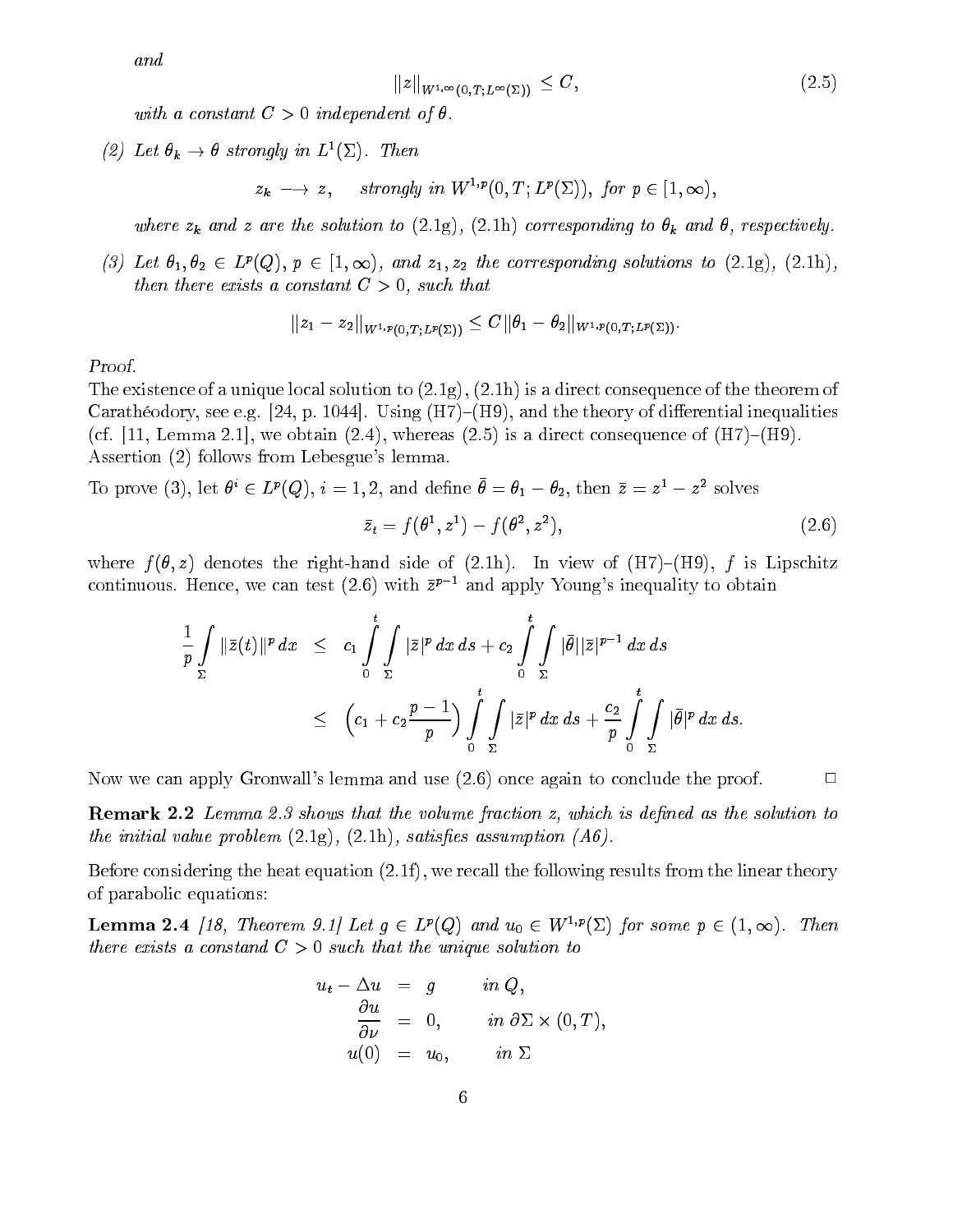satisfies the estimate

$$
\|u\|_{W^{2,1}_p(Q)}\leq C\Big(\|u_0\|_{W^{1,p}(\Sigma)}+\|g\|_{L^p(Q)}\Big).
$$

For later use we also note the following embedding theorem [22, (3.9)], written down for dim  $\Sigma=3$ :

Lemma 2.5 Let  $k = 0, 1, p \geq q, 2 - k - 5\left(\frac{1}{q} - \frac{1}{p}\right) \geq 0$ , then the embedding  $W_q^{\bullet,-}(Q) \subset W_p^{\bullet,-}(Q)$ 

is continuous. The inclusion is compact if the last inequality is strict.

**Lemma 2.6** Assume(H1)–(H9), then  $(2.1d)-(2.1h)$  has a unique solution  $(\theta, z)$ , such that

$$
\|(\theta,z)\|_{W^{2,1}_3(Q)\times W^{1,\infty}(0,T;L^\infty(\Sigma))}\leq C.
$$

The constant C depends on  $A_t$  and  $\theta_0$ .

### Proof.

The existence can be proved, e.g., using the Schauder fixed point theorem. The a priori estimate is a direct consequence of Lemma 2.3 and Lemma 2.4.

To prove uniqueness, we take the difference of two solutions  $\sigma = \sigma^- - \sigma^-$  which satisfies

$$
\rho c_{\varepsilon} \bar{\theta}_{t} - k \Delta \bar{\theta} = -\rho L (z_{t}^{1} - z_{t}^{2}), \quad \text{in } Q,
$$

$$
\frac{\partial \bar{\theta}}{\partial \nu} = 0, \text{ in } \partial \Sigma \times (0, T), \quad \bar{\theta}(0) = 0, \text{ in } \Sigma.
$$

Using Lemma 2.3(3), Lemma 2.4 and Hölder's inequality, we can infer

$$
\|\bar{\theta}\|_{W^{2,1}_3(Q_t)}^3\leq c_1\int\limits_0^t\int\limits_{\Sigma}\Big|\int\limits_0^s\bar{\theta}_{\xi}\,d\xi\Big|^3\,dx\,ds\leq T^2c_1\int\limits_0^t\int\limits_{\Sigma}\int\limits_0^s\|\bar{\theta}_{\xi}\|^3\,dx d\xi\,ds\leq c_2\int\limits_0^t\|\bar{\theta}\|_{W^{2,1}_3(Q_s)}^3\,ds,
$$

where  $Q_t = \Sigma \times (0,t)$ . Now the assertion follows from Gronwall's lemma.

Summarizing the results of Lemmas  $2.1-2.3$  and Lemma  $2.6$  we obtain

**Theorem 2.1** Assume  $(H1) - (H9)$ , then Problem  $(P)$  has a unique solution.

# 2.3 The shape design problem

To decide whether the coupling distance between inductor and workpiece has been chosen decently, we measure the volume fraction of austenite at the end-time  $T$  and compare it to a desired volume fraction  $\bar{z}$ , i.e., we consider the following cost functional of tracking type

$$
\mathcal{J}(\Omega) = \int\limits_{\Sigma} \left( z(x,T) - \bar{z} \right)^2 dx. \tag{2.7}
$$

The precise formulation of our design problem then reads

Note that  $\theta_{\xi}$  is short for  $\frac{\partial \theta(x, \xi)}{\partial \xi}$ .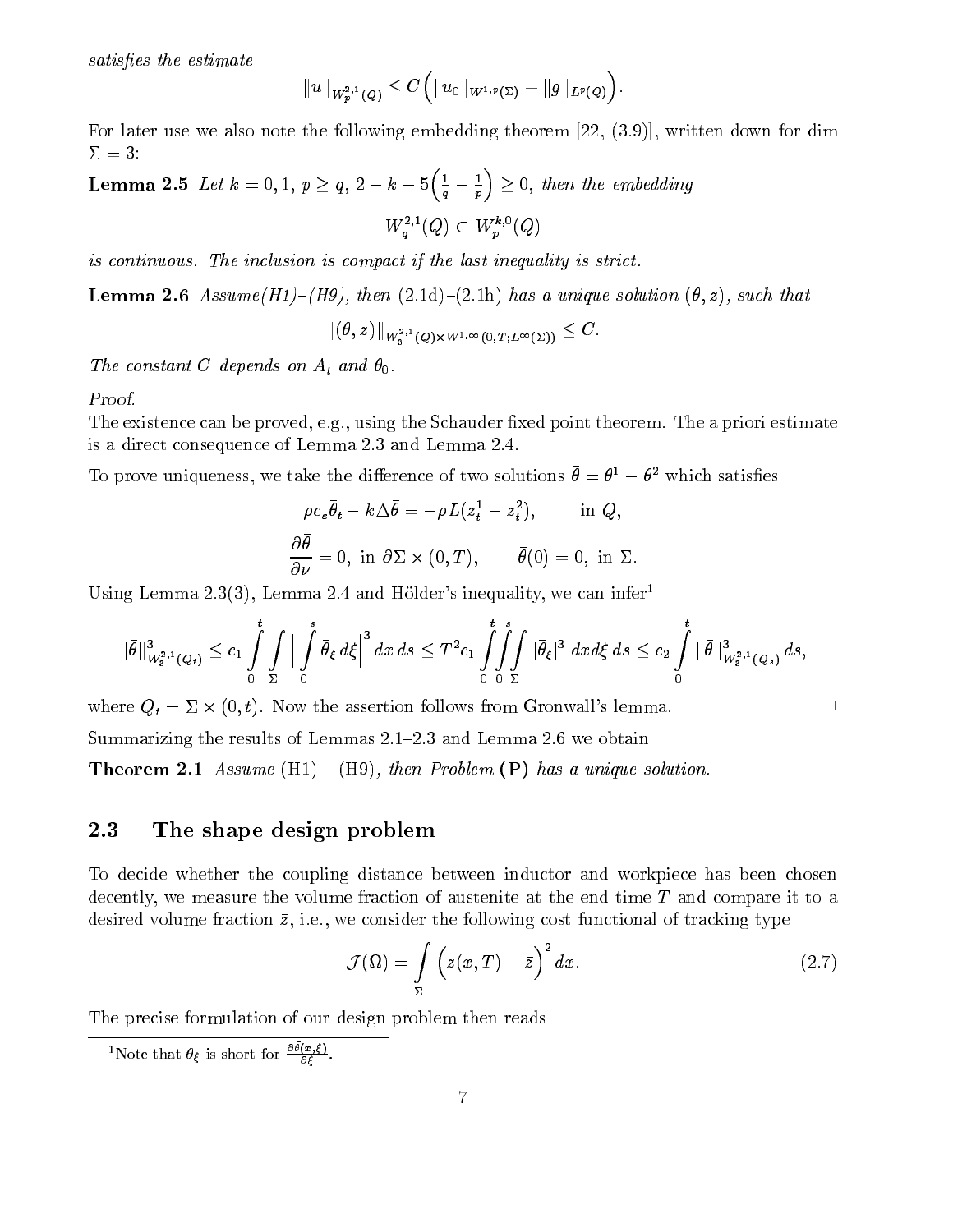$\mathcal{N}$  , and the contract  $\mathcal{N}$  (  $\mathcal{N}$  ) ,  $\mathcal{N}$  , and  $\mathcal{N}$  ,  $\mathcal{N}$  ,  $\mathcal{N}$  ,  $\mathcal{N}$  ,  $\mathcal{N}$  ,  $\mathcal{N}$  ,  $\mathcal{N}$  ,  $\mathcal{N}$  ,  $\mathcal{N}$  ,  $\mathcal{N}$  ,  $\mathcal{N}$  ,  $\mathcal{N}$  ,  $\mathcal{N}$  ,  $\mathcal{N}$  , sub ject to  $$ and the state equations  $(2.1a)-(2.1h)$ .

In this paper we completely ignore the question of defining a reasonable set of admissible domains using the existence of an optimal design. Using a special topology, which the existence of the existence of tubes generated from space curves, these questions have been discussed in [15].

Instead we will investigate the shape sensitivity with respect to perturbations of the inductor without specifying the inductor topology. We only require that it satisfies  $(H1)$ .

#### 3Speed method and transformation to the fixed domain

To investigate the sensitivity of solutions to the state system (2.1a) - (2.1h) with respect to perturbations of the shape of the inductor , we use the speed method (cf. [23, Sec. 2.9]).

We introduce a speed vector field  $V$  satisfying

 $(H10)$   $V \in C(-\tau_1, \tau_1; C_0(U, \mathbb{R}^r)),$  supp  $V \subset (B_{\delta_1}(M) \setminus B_{\delta_2}(1_1)),$  with positive constants  $\tau_1$ and  $\delta_{1,2}$ .

Hence, the velocity field is chosen in such a way that the inductor can be perturbed, except for a small region around the interface  $\Gamma$ , where current is supplied and in reality the inductor is fixed to the hardening machine. Moreover, we tacitly assume that  $\delta_1$  has been chosen small enough to assure  $\bar{\Sigma} \cap \text{supp}V = \emptyset$ .

Now we construct a family of mappings

$$
\mathcal{T}_{\tau}(V) \,:\, \mathrm{I\!R}^3 \ni X \,\longrightarrow\, x_{\tau} \in \mathrm{I\!R}^3,
$$

where  $x_{\tau}$  satisfies the initial value problem

$$
\frac{dx_{\tau}}{d\tau} = V(\tau, x_{\tau}),
$$
  

$$
x_0 = X.
$$

Then we dene a family of perturbations of a given initial conguration by

$$
\Omega_\tau = \mathcal{T}_\tau(V)(\Omega).
$$

, using the transported to the transported to the transported to the transported to the transported the transported to  $I_{\tau}$  :  $\mu_{\tau} \to \mu$ . Note that, by construction, we have  $\mu_0 = \mu$  and  $\mu_{\tau} \mapsto \mu$ , for all  $2$  (1), if  $1$  if  $1$  has been chosen small enough small enough. Moreover, the source the source the source  $\alpha$ current is supplied, remains invariant under the perturbations of  $\mathbf{F}$ , and we have  $\mathbf{F}$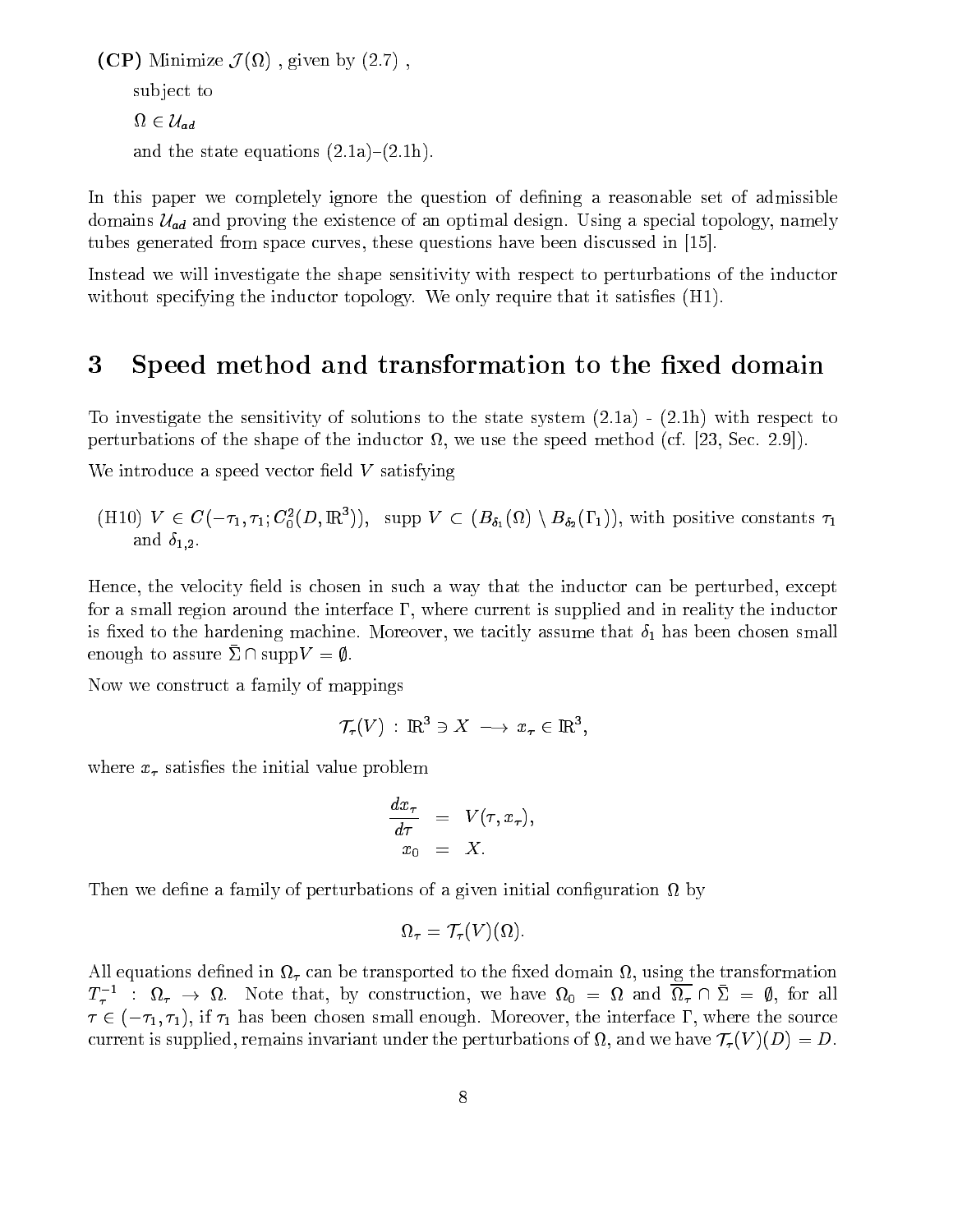**remark 3.1 In the sequel we indicately** junctions on  $\mathbf{F}_t$  with subscript  $\mathbf{F}_t$  and junctions transported to the fixed domain st with superscript  $\tau$ , i.e.,  $f = f_{\tau} \circ I_{\tau}$ .

The following lemma describes the transport of div and grad to the fixed domain. The proof can be found in [23, Sec. 2]. Note that the Jacobian of  $T_{\tau}$  is denoted by  $DT_{\tau}$ . Moreover, for any matrix  $B$ , the transposed one is denoted by  $^{\ast}B$ .

**Lemma 3.1** Let  $D_1(\tau) = D_1(\tau)$ , then we have

$$
(\text{ grad }\varphi) \circ T_{\tau} = (B_1(\tau) \nabla)(\varphi \circ T_{\tau}), \quad \text{ for all } \varphi \in H^1(D),
$$

(2)

(1)

$$
( div \psi) \circ T_{\tau} = (B_1(\tau) \nabla) \cdot (\psi \circ T_{\tau}), \quad \text{ for all } \psi \in \mathbf{H}^1(D).
$$

(3)

$$
(\operatorname{curl} \psi) \circ T_{\tau} = (B_1(\tau) \nabla) \times (\psi \circ T_{\tau}), \quad \text{for all } \psi \in \mathbf{H}^1(D).
$$

Using Lemma 3.1, we obtain for (2.1a), with  $\varphi \in H^1(M_\tau)/\mathbb{R}$ ,

$$
-\int_{\Gamma} j_g \varphi \, dx = \kappa_0 \int_{\Omega_{\tau}} \nabla \phi_{\tau} \cdot \nabla \varphi \, dx
$$
  

$$
= \kappa_0 \int_{\Omega} \det(\mathcal{D}T_{\tau}) \Big( \nabla \phi_{\tau} \cdot \nabla \varphi \Big) \circ T_{\tau} \, dx
$$
  

$$
= \kappa_0 \int_{\Omega} B_2(\tau) \nabla \phi^{\tau} \cdot \nabla (\varphi \circ T_{\tau}) \, dx
$$

with

$$
\beta(\tau) = \det(\mathcal{D}T_{\tau}) \text{ and } B_2(\tau) = \beta(\tau)^* B_1(\tau) B_1(\tau).
$$

Hence, (2.1a) is replaced with

$$
-\int_{\Gamma} j_{g}\varphi dx = \alpha_{0}(\tau, \phi^{\tau}, \varphi), \qquad \text{for all } \varphi \in H^{1}(\Omega)/\mathbb{R}, \qquad (3.8)
$$

and

$$
\alpha_0(\tau,\phi^\tau,\varphi):=\kappa_0\int\limits_{\Omega}B_2(\tau)\nabla\phi^\tau\cdot\nabla\varphi\,dx.
$$

Now we turn to the Maxwell equation  $(2.1c)$ . For the first term, we obtain

$$
\kappa_0 \int\limits_{G_{\tau}} \frac{\partial A_{\tau}}{\partial t} v \, dx = \kappa_0 \int\limits_G \beta(\tau) A_t^{\tau} \cdot (v \circ T_{\tau}) \, dx
$$

$$
=: \alpha_1(\tau, A_t^{\tau}, v \circ T_{\tau}),
$$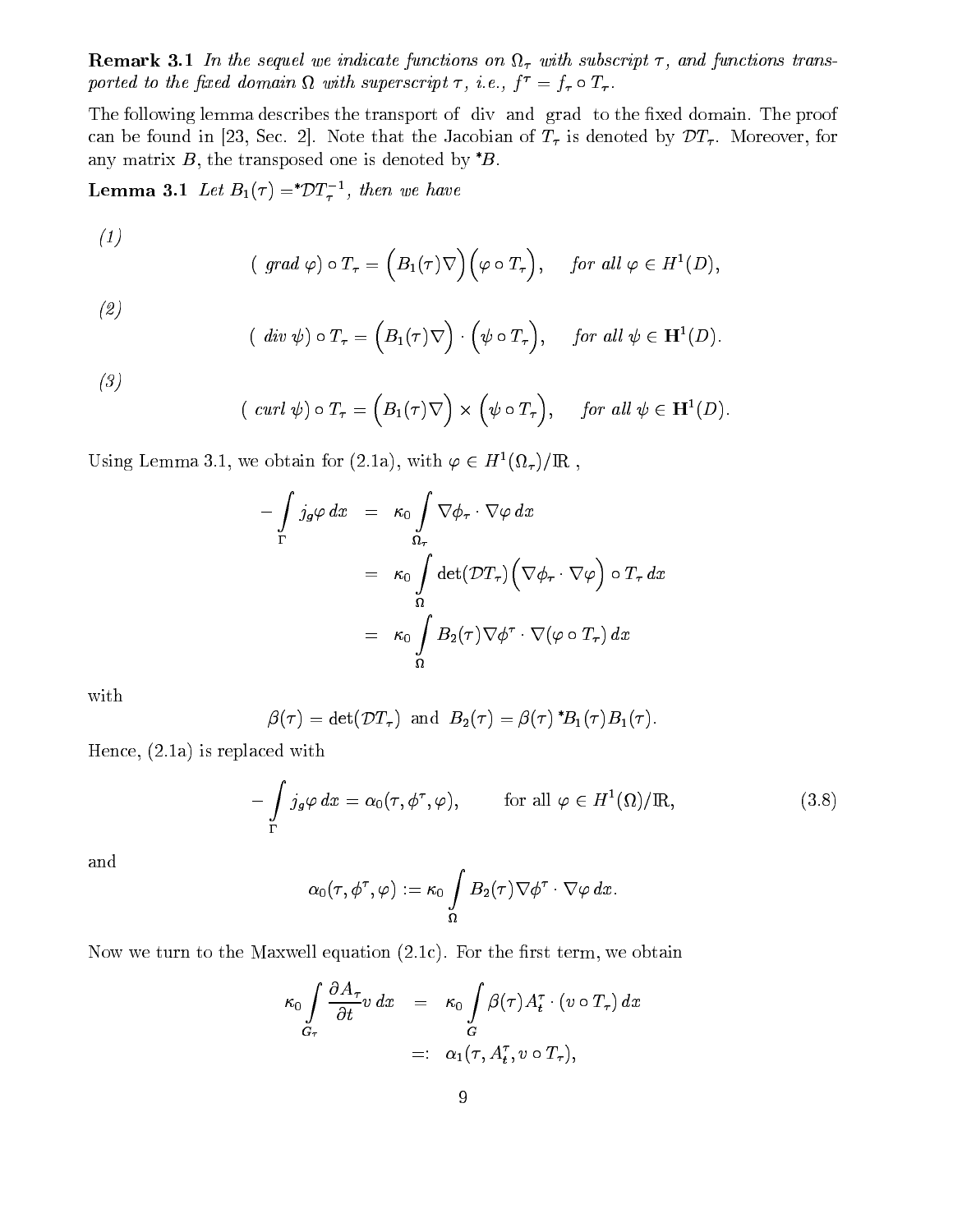For the next term, we utilize Lemma 3.1 (2), (3) to obtain

$$
\int_{D} \frac{1}{\mu} \operatorname{curl} A_{\tau} \cdot \operatorname{curl} v \, dx + \int_{D} \frac{1}{\mu} \operatorname{div} A_{\tau} \operatorname{div} v \, dx
$$
\n
$$
= \int_{D} \frac{\beta(\tau)}{\mu} \Big( \operatorname{curl} A_{\tau} \cdot \operatorname{curl} v \Big) \circ T_{\tau} \, dx + \int_{D} \frac{\beta(\tau)}{\mu} \Big( \operatorname{div} A_{\tau} \operatorname{div} v \Big) \circ T_{\tau} \, dx
$$
\n
$$
= \int_{D} \frac{\beta(\tau)}{\mu} \left\{ \big( B_{1}(\tau) \nabla \big) \times A^{\tau} \right\} \cdot \left\{ \big( B_{1}(\tau) \nabla \big) \times \big( v \circ T_{\tau} \big) \right\} \, dx
$$
\n
$$
+ \int_{D} \frac{\beta(\tau)}{\mu} \left\{ \big( B_{1}(\tau) \nabla \big) \cdot A^{\tau} \right\} \left\{ \big( B_{1}(\tau) \nabla \big) \cdot \big( v \circ T_{\tau} \big) \right\} \, dx
$$
\n
$$
=: \alpha_{2}(\tau, A^{\tau}, v \circ T_{\tau}).
$$

For the last term in (2.1c), we have

$$
\kappa_0 \int_{\Omega_{\tau}} \nabla \phi_{\tau} \cdot v \, dx = \kappa_0 \int_{\Omega} \beta(\tau) \Big( \nabla \phi_{\tau} \cdot v \Big) \circ T_{\tau} \, dx
$$

$$
= \kappa_0 \int_{\Omega} B_3(\tau) \nabla \phi^{\tau} \cdot (v \circ T_{\tau}) \, dx
$$

$$
=: F(\tau, \phi^{\tau}, v \circ T_{\tau}),
$$

with  $B_3(\tau) = \beta(\tau)B_1(\tau)$ .

Altogether, we have replaced  $(2.1c)$  with <sup>2</sup>

$$
\alpha_1(\tau, A_t^{\tau}, v) + \alpha_2(\tau, A^{\tau}, v) + F(\tau, \phi^{\tau}, v) = 0, \quad \text{for all } v \in X,
$$
\n(3.9a)

$$
A_0^{\tau} = A_0 \circ T_{\tau}.
$$
\n
$$
(3.9b)
$$

**Remark 3.2** Another possibility to transport the divergence operator to the fixed domain is, to use the formula (cf. [23])

$$
(\,\,div\,\,\psi)\circ T_{\tau}=\frac{1}{\beta(\tau)}\,\,div\,\Big(\beta(\tau)\mathcal{D}T_{\tau}^{-1}(\psi\circ T_{\tau})\Big),\quad \text{ for all } \psi\in \mathbf{H}^{1}(D).
$$

it shows, that functions that are divergence-free on the free only loose this property, when the c ported to the fixed domain. To cope with this difficulty, we could introduce an auxiliary unknown function

$$
\eta^\tau = \beta(\tau) {\cal D} T_\tau^{-1} A^\tau,
$$

which in view of the above formula would give

$$
div A_{\tau} = 0 \quad in \Omega_{\tau} \quad \Longleftrightarrow \quad div \; \eta^{\tau} = 0 \quad in \; \Omega.
$$

However, as we have mentioned already in Remark 2.2, in this case the shape sensitivity analysis becomes very difficult and is still an open problem, at least for a time-dependent vector potential.

<sup>&</sup>lt;sup>2</sup>Note that  $v \circ T_\tau \in \mathbf{X}$  if and only if  $v \in \mathbf{X}$ .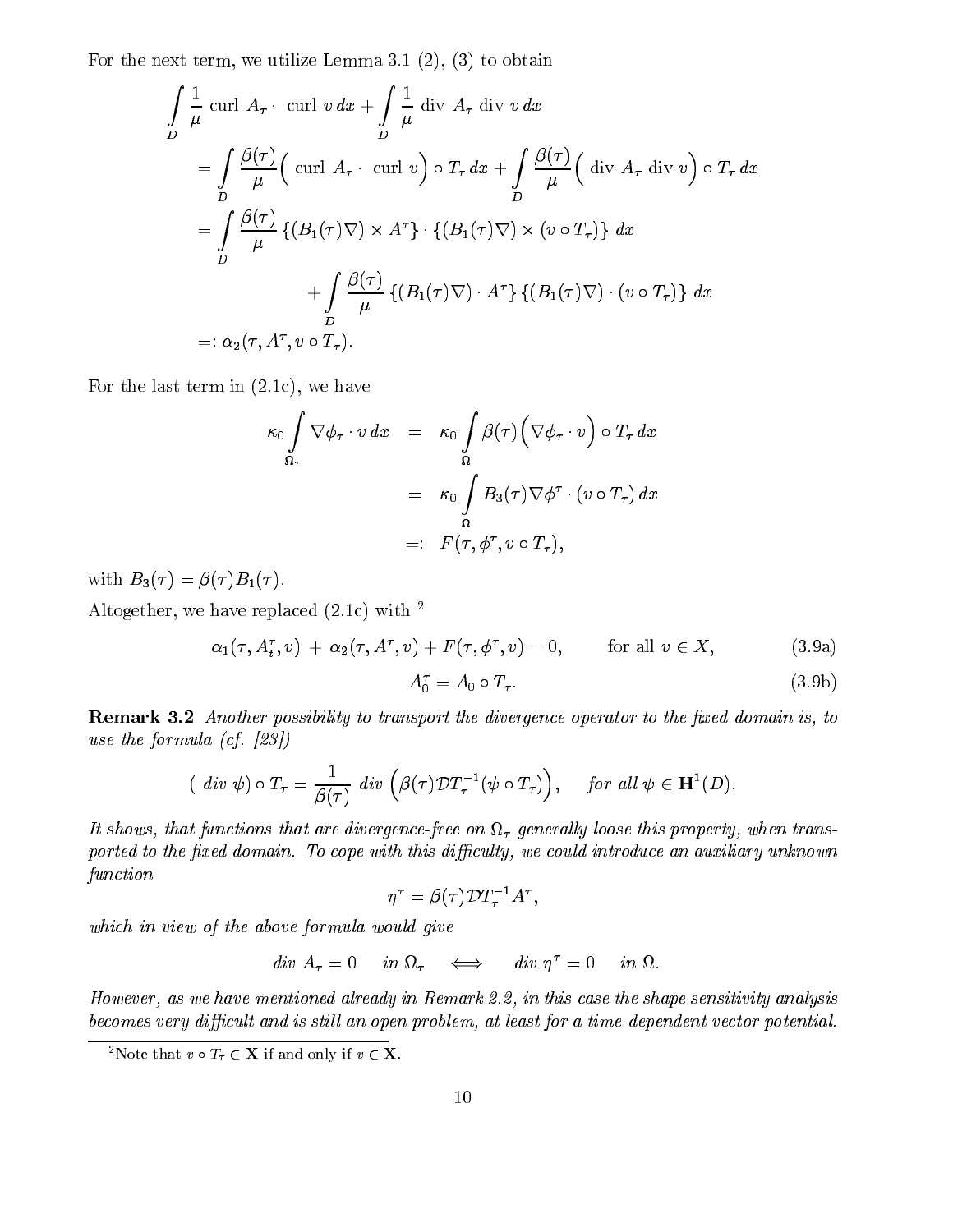### 4Stability estimates

**Lemma 4.1**  $B_1$ ,  $B_2$ ,  $B_3$ ,  $\beta$  are differentiable. For  $|\tau| \leq \tau_1$ , and  $\tau_1$  small enough, we have

$$
\begin{array}{lcl} \beta(\tau) & = & 1 + \tau \beta'(0) + o(\tau), \\ B_i(\tau) & = & I + \tau B_i'(0) + o(\tau), \qquad i = 1, \ldots, 3. \end{array}
$$

The derivatives at  $\tau = 0$  are given by

$$
\beta'(0) = div V(0),\nB'_1(0) = -*DV(0),\nB'_2(0) = div V(0)I - 2\varepsilon(V(0)),\nB'_3(0) = div V(0)I - *DV(0).
$$

Here,  $\varepsilon$ (V(U)) is the symmetrized part of DV(U), i.e.,  $\varepsilon$ (V(U)) =  $\frac{1}{2}$ (DV(U)+ DV(U)).

For the proof, we refer again to [23, Sec. 2.13].

A particular consequence of Lemma 4.1 is

Corollary 4.1 Let  $|\tau| \leq \tau_1$ , and  $\tau_1$  small enough. Then there exist real-valued functions  $g_i$  $s$ uttsfying  $g_i(\tau) = o(\tau), i = 0, \ldots, o$  and bilinear forms  $\alpha_i(\tau, \ldots, \tau)$ ,  $i = 0, 1, 2$  and  $T(\tau, \ldots, \tau)$ such that the following are valid:

(1) For all  $\varphi_1, \varphi_2 \in H^1(M)/H$ , we have

$$
\alpha_0(\tau, \varphi_1, \varphi_2) = \alpha_0(0, \varphi_1, \varphi_2) + \tau \alpha_{0,\tau}(0, \varphi_1, \varphi_2) + \tilde{\alpha}_0(\tau, \varphi_1, \varphi_2),
$$
  
\n
$$
\alpha_{0,\tau}(0, \varphi_1, \varphi_2) = \kappa_0 \int \frac{B_2'(0) \nabla \varphi_1 \nabla \varphi_2 dx}{\Omega},
$$
  
\n
$$
\left| \tilde{\alpha}_0(\tau, \varphi_1, \varphi_2) \right| \leq g_0(\tau) \|\nabla \varphi_1\|_{\mathbf{L}^2(\Omega)} \|\nabla \varphi_2\|_{\mathbf{L}^2(\Omega)};
$$

(2) For all  $v_1, v_2 \in \mathbf{L}^2(D)$ , we have

$$
\alpha_1(\tau, v_1, v_2) = \alpha_1(0, v_1, v_2) + \tau \alpha_{1, \tau}(0, v_1, v_2) + \tilde{\alpha}_1(\tau, v_1, v_2),
$$
  
\n
$$
\alpha_{1, \tau}(0, v_1, v_2) = \kappa_0 \int_G \beta'(0) v_1 \cdot v_2 \, dx,
$$
  
\n
$$
\left| \tilde{\alpha}_1(\tau, v_1, v_2) \right| \leq g_1(\tau) \|v_1\|_{L^2(G)} \|v_2\|_{L^2(G)},
$$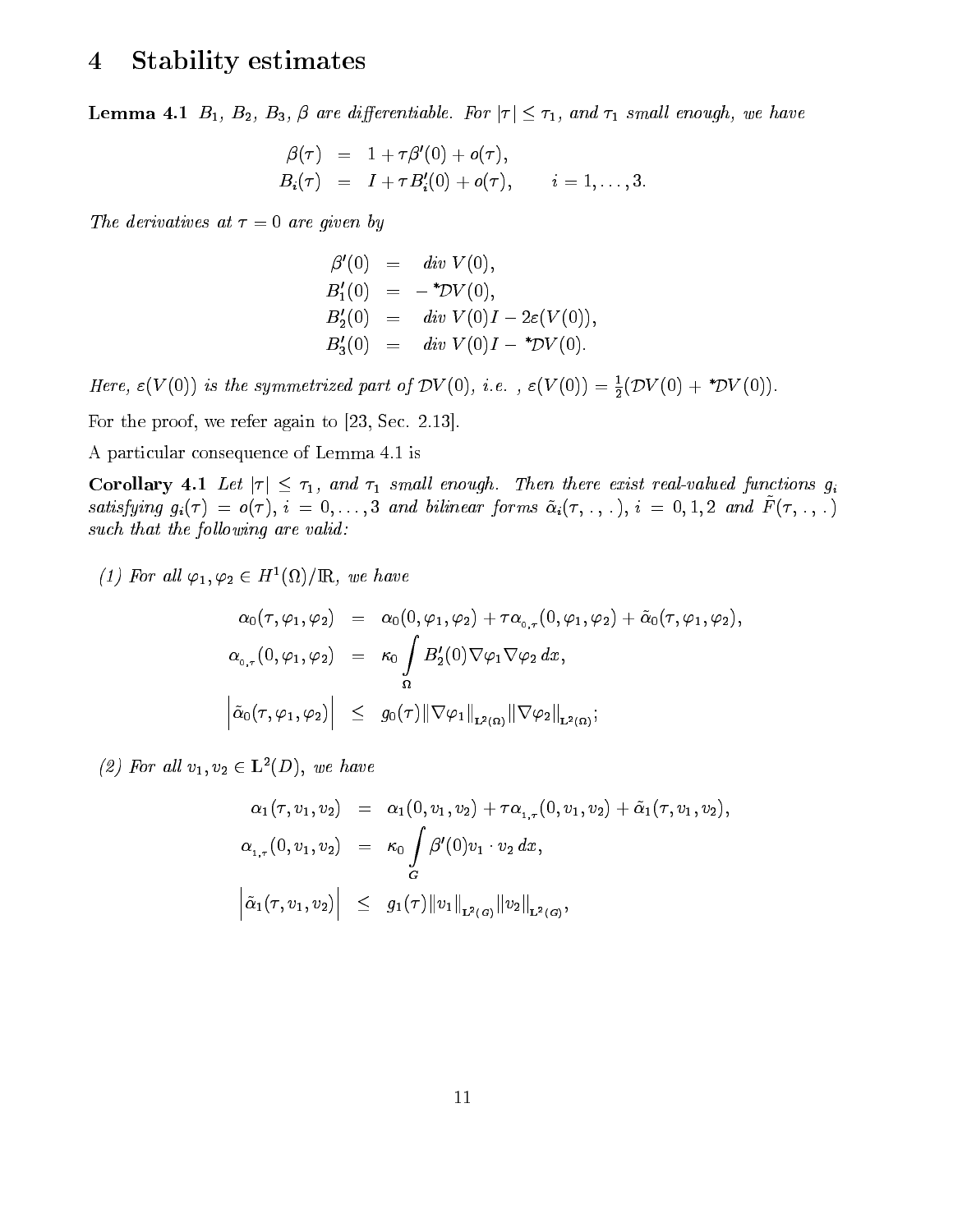(3) For all  $v_1, v_2 \in \mathbf{X}$ , we have

$$
\alpha_{2}(\tau, v_{1}, v_{2}) = \alpha_{2}(0, v_{1}, v_{2}) + \tau \alpha_{2, \tau}(0, v_{1}, v_{2}) + \tilde{\alpha}_{2}(\tau, v_{1}, v_{2}),
$$
  
\n
$$
\alpha_{2, \tau}(0, v_{1}, v_{2}) = \int_{D} \frac{\beta'(0)}{\mu} \Big( \operatorname{curl} v_{1} \cdot \operatorname{curl} v_{2} + \operatorname{div} v_{1} \operatorname{div} v_{2} \Big) dx \n+ \int_{D} \frac{1}{\mu} [ (B'_{1}(0) \nabla) \times v_{1} ] \cdot \operatorname{curl} v_{2} dx \n+ \int_{D} \frac{1}{\mu} \operatorname{curl} v_{1} \cdot [ (B'_{1}(0) \nabla) \times v_{2} ] dx \n+ \int_{D} \frac{1}{\mu} [ (B'_{1}(0) \nabla) \cdot v_{1} ] \operatorname{div} v_{2} dx \n+ \int_{D} \frac{1}{\mu} \operatorname{div} v_{1} \cdot [ (B'_{1}(0) \nabla) \cdot v_{2} ] dx \n+ \int_{D} \frac{1}{\mu} \operatorname{div} v_{1} \cdot [ (B'_{1}(0) \nabla) \cdot v_{2} ] dx \n+ \tilde{\alpha}_{2}(\tau, v_{1}, v_{2}) \Big| \leq g_{2}(\tau) \| v_{1} \|_{x} \| v_{2} \|_{x} .
$$

(4) For all  $\varphi \in H^1(M)/{\rm IR}$  and  $v \in \Lambda$ , we have

$$
F(\tau, \varphi, v) = F(0, \varphi, v) + \tau F_{,\tau}(0, \varphi, v) + \tilde{F}(\tau, \varphi, v),
$$
  
\n
$$
F_{,\tau}(0, \varphi, v) = \kappa_0 \int \limits_{\Omega} B'_3(0) \nabla \varphi \cdot v \, dx,
$$
  
\n
$$
\left| \tilde{F}(\tau, \varphi, v) \right| \leq g_4(\tau) \|\nabla \varphi\|_{\mathbf{L}^2(\Omega)} \|v\|_{\mathbf{X}}.
$$

Using Corollary 4.1, we can prove the following stability result:

**Lemma 4.2** Assume (H1)–(H10), then there exists a constant  $C > 0$  such that

 $(1) \parallel V \varphi = V \varphi \parallel_{H^1(0,T;{\bf L}^2(\Omega))} \leq C \cdot |T|,$  $\|Z\|_{\mathcal{H}}\leq \|A\| = A\|L^2(0,T; \mathbf{X}) + \|A_t - A_t\|_{L^{10/3}(0,T; \mathbf{L}^{10/3}(G))} \ \leq \ C\cdot |\mathcal{T}|,$  $(\vartheta)$   $\|\theta - \theta\|_{W^{2,1}_{5/3}(Q)} \leq C \cdot |\tau|,$  $(4)$   $||z - z||_{W^{1,5}(0,T;L^5(\Sigma))} \geq C \cdot |T|.$ 

**Remark 4.1** (*z*,  $\sigma$ ) is the solution to (2.1d) – (2.1h), where  $A_t$  in (2.11) has been replaced with  $A_t$ . In view of  $(H1z)$ , we have  $A_t = A_{\tau,t}$  on  $\omega$ .

For the proof, we need the following interpolation result:

**Lemma 4.3** Let  $u \in L^{\infty}(0,1; L^2(\Sigma)) \cup L^2(0,1; H^2(\Sigma))$ , then there holds

$$
\int\limits_{0}^{T}\|u(t)\|_{L^{10/3}(\Sigma)}^{10/3}\,dt\leq\Big(\int\limits_{0}^{T}\|u(t)\|_{L^{6}(\Sigma)}^{2}\,dt\Big)\,\|u\|_{L^{\infty}(0,T;L^{2}(\Sigma))}^{4/3}.
$$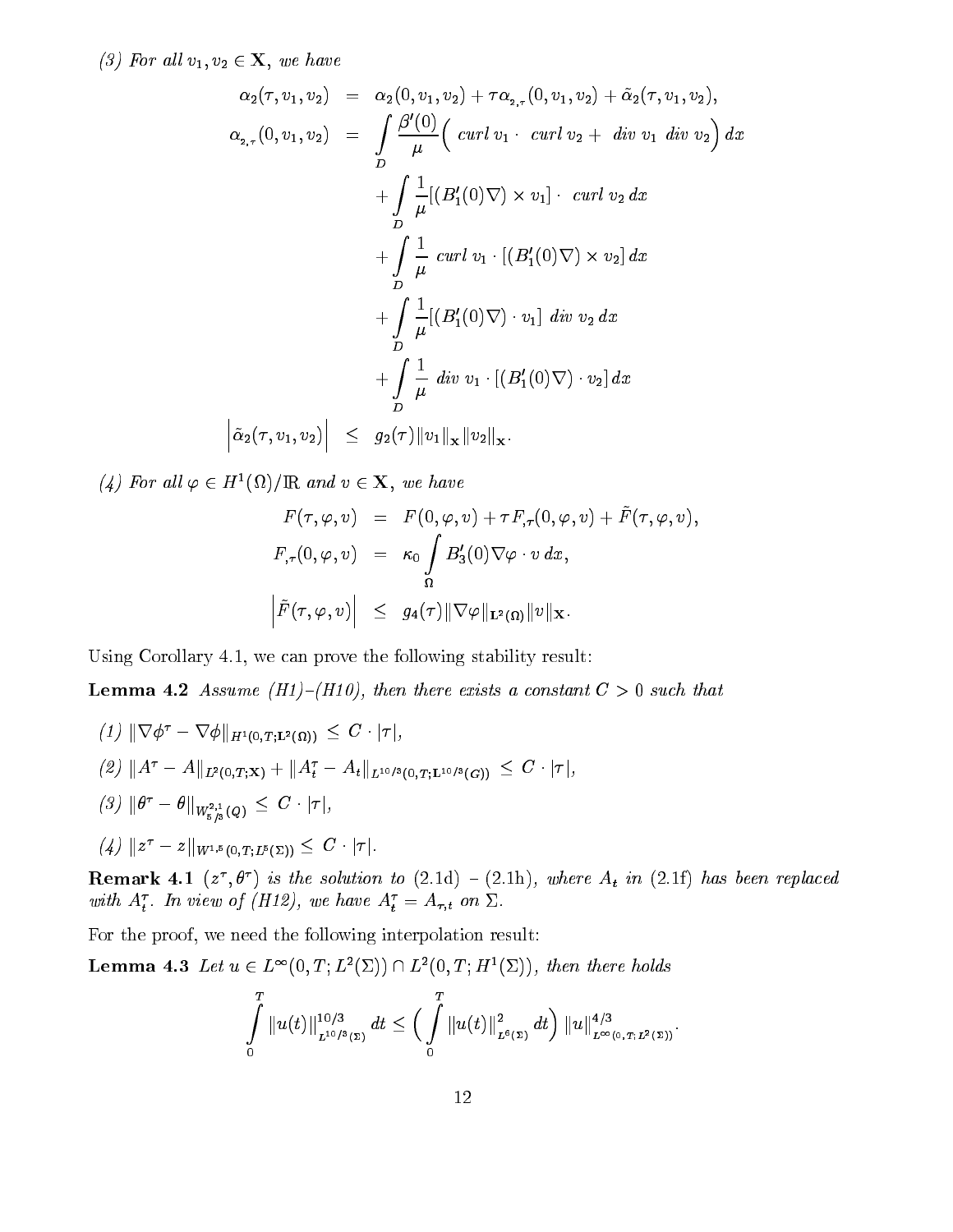Proof. Owing to Riesz' convexity theorem (cf. [24, (A113)]), we have

$$
||u||_{L^r(\Sigma)} \leq ||u||_{L^{q_1}(\Sigma)}^{1-\Theta} ||u||_{L^{q_2}(\Sigma)}^{\Theta},
$$

for all  $u \in L^{n}(\Sigma) \cap L^{n}(\Sigma)$  with  $1 \leq q_1, q_2 < \infty, 0 < \Theta < 1$ , and  $\frac{1}{r} = \frac{1}{q_1} + \frac{1}{q_2}$ . In  $q_2$  . Invoking the set of  $q_2$ continuous embedding  $H^-(\lambda) \subset L^2(\lambda)$ , the assertion follows by defining  $q_1 = 0$ ,  $q_2 = \lambda$ ,  $\forall \theta = \frac{1}{5}$ , and  $r = \frac{1}{2}$ . and  $r = \frac{10}{3}$ .

Proof. [of Lemma 4.2]

According to Lemma 4.1, we can write

$$
\beta(\tau) = 1 + \tau \beta'(\xi_0), \quad B_i(\tau) = I + \tau B_i'(\xi_i), \quad i = 1, 2, 3 \tag{4.10}
$$

for  $\tau$  small enough and  $\xi_i \in [0, \tau], i = 0, \ldots, 3$ . Note that  $\beta(\tau) \ge c_{\tau_1} > 0$  for  $|\tau| \le \tau_1$ , if the latter has been chosen small enough and that the  $B_i$ 's are positive definite for  $|\tau| \leq \tau_1$ .

Using (H2) and (H5), this gives immediately

$$
\|\nabla \phi^\tau\|_{H^1(0,T;\mathbf{L}^2(\Omega))} \leq c_1,\tag{4.11}
$$

independent of  $\tau$ . Moreover, we can use (3.8) and (4.10) to write

$$
\begin{aligned} 0&=\alpha_0(\tau,\phi^\tau,\varphi)-\alpha_0(0,\phi,\varphi)\\&=\alpha_0(0,\phi^\tau-\phi,\varphi)+\tau\int\limits_{\Omega}B_2'(\xi)\nabla\phi^\tau\cdot\nabla\varphi\,dx. \end{aligned}
$$

Inserting  $\varphi = \phi^{\tau} - \phi$  and using Young's inequality, we obtain

$$
\|\nabla \phi^\tau - \nabla \phi\|_{L^2(0,T;{\bf L}^2(\Omega))} \le c_2 |\tau|.
$$

Since the same estimate holds true for  $\varphi_t - \varphi_t$ , assertion (1) is proved.

We insert  $v = A_t$  into (5.9a), use (4.10) and integrate in time to obtain for the first term

$$
\kappa_0 \int\limits_{0}^{t}\int\limits_{\Sigma} \beta(\tau) A^{\tau}_{s}\cdot A^{\tau}_{s} \,dx\,ds\geq c_{\tau_1}\kappa_0 \int\limits_{0}^{t}\int\limits_{\Sigma}|A^{\tau}_{s}|^2\,dx\,ds.
$$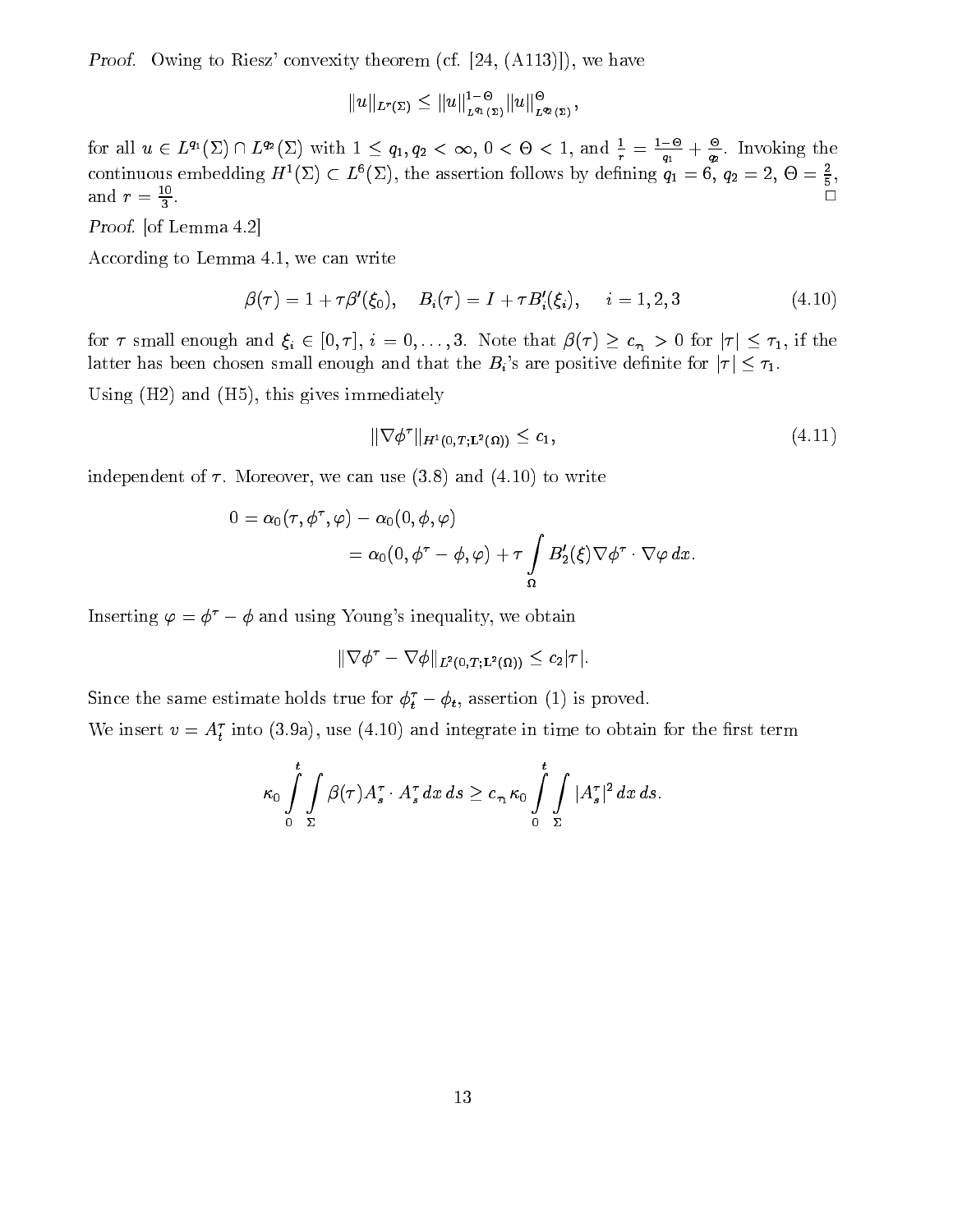The second term gives

$$
\int_{0}^{t} \alpha_{2}(\tau, A^{\tau}, A_{s}^{\tau}) ds = \int_{0}^{t} \int_{D} \frac{\beta(\tau)}{\mu} \left\{ (B_{1}(\tau) \cdot \nabla) \times A^{\tau} \right\} \cdot \left\{ (B_{1}(\tau) \cdot \nabla) \times A_{s}^{\tau} \right\} dx ds
$$
\n
$$
+ \int_{0}^{t} \int_{D} \frac{\beta(\tau)}{\mu} \left\{ (B_{1}(\tau) \cdot \nabla) \cdot A^{\tau} \right\} \left\{ (B_{1}(\tau) \cdot \nabla) \cdot A_{s}^{\tau} \right\} dx ds
$$
\n
$$
= \frac{1}{2} \int_{0}^{t} \int_{D} \frac{\beta(\tau)}{\mu} \frac{\partial}{\partial s} \left| (B_{1}(\tau) \cdot \nabla) \times A^{\tau} \right|^{2} dx ds
$$
\n
$$
+ \frac{1}{2} \int_{0}^{t} \int_{D} \frac{\beta(\tau)}{\mu} \frac{\partial}{\partial s} \left| (B_{1}(\tau) \cdot \nabla) \cdot A^{\tau} \right|^{2} dx ds
$$
\n
$$
\geq \frac{1}{2\mu_{2}} \int_{D} \left| \operatorname{curl} A^{\tau}(t) \right|^{2} dx + \frac{1}{2\mu_{2}} \int_{D} \left| \operatorname{div} A^{\tau}(t) \right|^{2} dx + \tau \tilde{g}(A^{\tau}(t)) - c_{3},
$$

with a function g satisfying  $g(A \ (t)) \leq c_4 \|A \ (t)\|_X^2$ . For the last term in (3.9a), we apply Young's inequality and obtain

$$
\int\limits_{0}^{t} F(\tau, \phi^{\tau}, A^{\tau}_{s}) ds \leq \frac{c_{\tau_1}}{2} \kappa_0 \int\limits_{0}^{t} \int\limits_{\Omega} |A^{\tau}_{s}|^2 dx ds + c_5 \int\limits_{0}^{t} \int\limits_{\Omega} |\nabla \phi^{\tau}|^2 dx ds.
$$

Invoking  $(4.11)$  and choosing  $\tau$  small enough, we finally obtain

$$
||A^{\tau}||_{L^{\infty}(0,T;X)} + ||A_t^{\tau}||_{L^2(0,T;L^2(G))} \leq c_6.
$$
\n(4.12)

Now we differentiate (5.9a) formally with respect to time and insert  $v = A_{tt}$ . Defining

$$
A_{0,t}^{\tau} = y \circ T_{\tau} \tag{4.13}
$$

(cf. (H6) and (3.9b)), analogously to the derivation of the previous estimate, we get

$$
||A_t^\tau||_{L^\infty(0,T;X)} + ||A_{tt}^\tau||_{L^2(0,T;L^2(G))} \leq c_7. \tag{4.14}
$$

Next, we take the difference of  $(3.9a)$  for  $A^{\tau}$  and A and obtain

$$
0 = \alpha_1(\tau, A_t^{\tau}, v) + \alpha_2(\tau, A^{\tau}, v) + F(\tau, \phi^{\tau}, v) - \alpha_1(0, A_t, v) - \alpha_2(0, A, v) - F(0, \phi, v) = \alpha_1(0, A_t^{\tau} - A_t, v) + \alpha_2(0, A^{\tau} - A, v) + F(0, \phi^{\tau} - \phi, v) + G_0(\tau, \phi^{\tau}, v) + G_1(\tau, A_t^{\tau}, v) + G_2(\tau, A^{\tau}, v),
$$
(4.15)

with  $G_0(\tau, \phi_-, v_-) = F(\tau, \phi_-, v_-) - F(0, \phi_-, v_-, G_1(\tau, A_t, v_-) = \alpha_1(\tau, A_t, v_-) - \alpha_1(0, A_t, v_-)$  and  $G_2(\tau, A^{\dagger}, v) = \alpha_2(\tau, A^{\dagger}, v) - \alpha_2(0, A^{\dagger}, v)$  satisfying (cf. (4.10)),

> $\|\mathbf{G}_0(\tau, \varphi, v)\| \;\;\leq\;\; c_8\|\tau\| \, \|\,\mathsf{V}\,\varphi\|_{\mathbf{L}^2(\Omega)}\|v\|_{\mathbf{X}},$  $\begin{bmatrix} \mathcal{C} & \mathcal{C} \\ \mathcal{C} & \mathcal{C} \end{bmatrix}$  , we can consider the contribution  $\mathcal{C} = \mathcal{C} \mathcal{C} \mathcal{C}$  in  $\mathcal{C} = \mathcal{C} \mathcal{C} \mathcal{C}$  in  $\mathcal{C} \mathcal{C} \mathcal{C}$  in  $\mathcal{C} \mathcal{C} \mathcal{C}$  in  $\mathcal{C} \mathcal{C} \mathcal{C}$  in  $\mathcal{C} \mathcal$  $|G_2(\tau, v_1, v_2)| \leq c_{10} |\tau| \|v_1\|_{\mathbf{x}} \|v_2\|_{\mathbf{x}}.$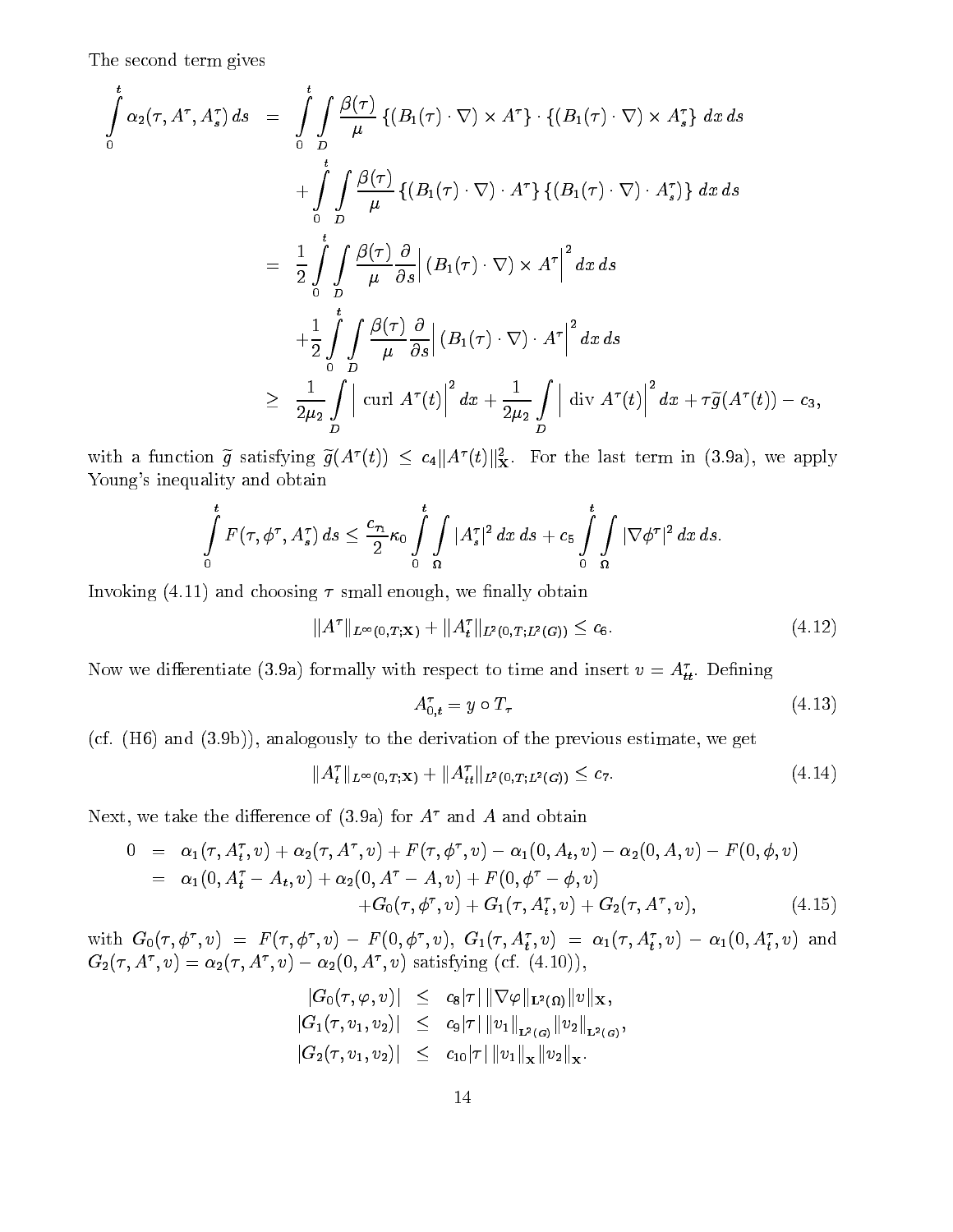Inserting  $v = A^* - A$  into (4.15) and integrating in time leads to

$$
\frac{\kappa_0}{2} \int\limits_G |A^{\tau}(t) - A(t)|^2 \, dx + \int\limits_0^t \int\limits_D \frac{1}{\mu} |\operatorname{curl} (A^{\tau} - A)|^2 \, dx \, dt
$$
\n
$$
\leq \kappa_0 \int\limits_0^t \int\limits_D |\nabla(\phi^{\tau} - \phi) \cdot (A^{\tau} - A)| \, dx \, dt + \frac{\kappa_0}{2} \int\limits_G |A_0^{\tau} - A_0|^2 \, dx
$$
\n
$$
+ |\tau| c_8 \int\limits_0^t \|\nabla \phi^{\tau}\|_{\mathbf{L}^2(\Omega)} \|A^{\tau} - A\|_{\mathbf{X}} + |\tau| c_9 \int\limits_0^t \|A_t^{\tau}\|_{\mathbf{L}^2(\mathcal{G})} \cdot \|A^{\tau} - A\|_{\mathbf{L}^2(\mathcal{G})}
$$
\n
$$
+ |\tau| c_{10} \int\limits_0^t \|A^{\tau}\|_{\mathbf{x}} \cdot \|A^{\tau} - A\|_{\mathbf{x}}.
$$

Applying the inequalities of Young and Gronwall and using (3.9b), we obtain

$$
||A^{\tau} - A||_{L^{\infty}(0,T;L^{2}(G))} + ||A^{\tau} - A||_{L^{2}(0,T;X)} \leq c_{11}|\tau|.
$$
\n(4.16)

Moreover, using (4.15) once again as well as (4.16), we obtain

$$
\int_{0}^{t} \alpha_{1}(0, A_{s}^{\tau} - A_{s}, v) ds \leq c_{12} |\tau| \|v\|_{L^{2}(0, t; \mathbf{X})}.
$$
\n(4.17)

As before, we now differentiate (4.15) formally with respect to time insert  $v = A_t - A_t$  and make the same computations as before, but use (4.13) instead of (3.9b). Thus we obtain

$$
||A_t^{\tau}-A_t||_{L^{\infty}(0,T;L^2(G))}+||A_t^{\tau}-A_t||_{L^2(0,T;{\bf X})}\leq c_{13}|\tau|,
$$

and, similar to (4.17)

$$
\int_{0}^{t} \alpha_{1}(0, A_{ss}^{\tau} - A_{ss}, v) ds \leq c_{14} |\tau| \|v\|_{L^{2}(0, t; \mathbf{X})}.
$$
\n(4.18)

To conclude the proof of assertion (2), we apply Lemma 4.5 with  $u = A_t - A_t$ , i.e.,

$$
||A_t^{\tau} - A_t||_{L^{10/3}(0,T;L^{10/3}(\Sigma))} \leq c_{15} \cdot |\tau|.
$$
 (4.19)

To prove assertion (5), we define  $\sigma = \sigma$   $-\sigma$  and  $z = z$   $-z$  (cf. remark 4.1). Then  $\sigma$  solves

$$
\rho c_p \bar{\theta}_t - k \Delta \bar{\theta} = -\rho L \bar{z}_t + \kappa_0 (A_t^{\tau} - A_t) \cdot (A_t^{\tau} + A_t) \text{ in } Q
$$

$$
\frac{\partial \bar{\theta}}{\partial \nu} = 0, \text{ in } \Sigma \times (0, T), \quad \bar{\theta}(0) = 0 \text{ in } \Sigma.
$$

<sup>3</sup>Note that  $B_i(\tau)$ ,  $i = 1, 2, 3$  and  $\beta(\tau)$  are independent of time, hence the bilinear forms are not affected.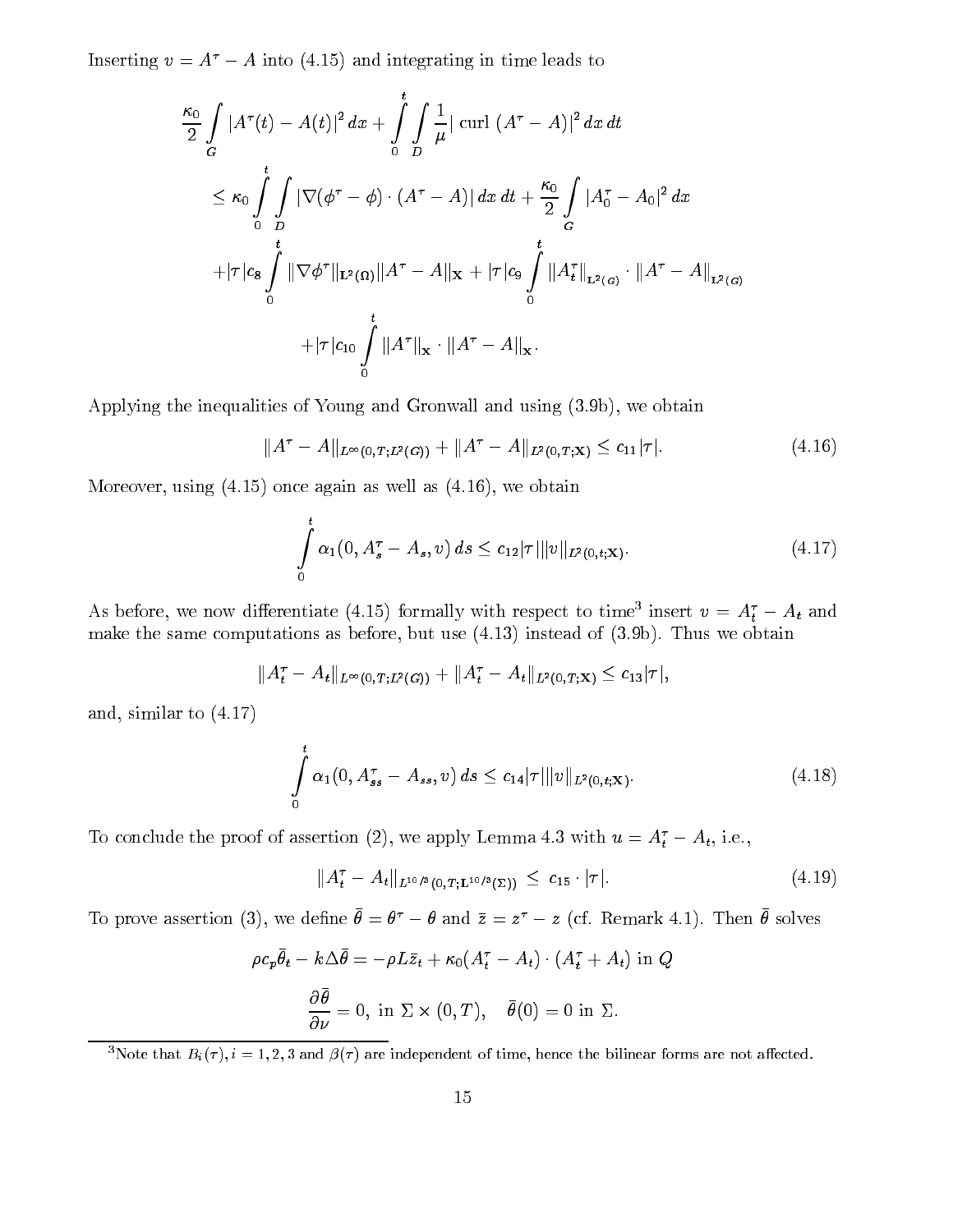In view of Lemma 2.4, we can apply Hölder's inequality, Lemma 2.3(3), and (4.19) to infer

$$
\|\bar{\theta}\|_{W_{5/3}^{2,1}(Q_t)}^{5/3} \leq c_{16} \int_{0}^{t} \int_{\Sigma} |\bar{z_s}|^{5/3} dx ds
$$
  
+  $c_{17} \Big( \int_{0}^{t} \int_{\Sigma} |A_s^{\tau} - A_s|^{10/3} dx ds \Big)^{1/2} \Big( \int_{0}^{t} \int_{\Sigma} |A_s^{\tau} + A_s|^{10/3} dx ds \Big)^{1/2}$   

$$
\leq c_{18} \int_{0}^{t} \|\bar{\theta}\|_{W_{5/3}^{2,1}(Q_s)}^{5/3} + c_{19} |\tau|^{5/3}.
$$

Then assertion (3) follows from Gronwall's lemma whereas assertion (4) is a direct consequence of (3), Lemma 2.3(3), and the continuous embedding  $W_{5/3}^{-1}(Q) \subset L^{\circ}(Q)$  (cf. Lemma 2.5).  $\Box$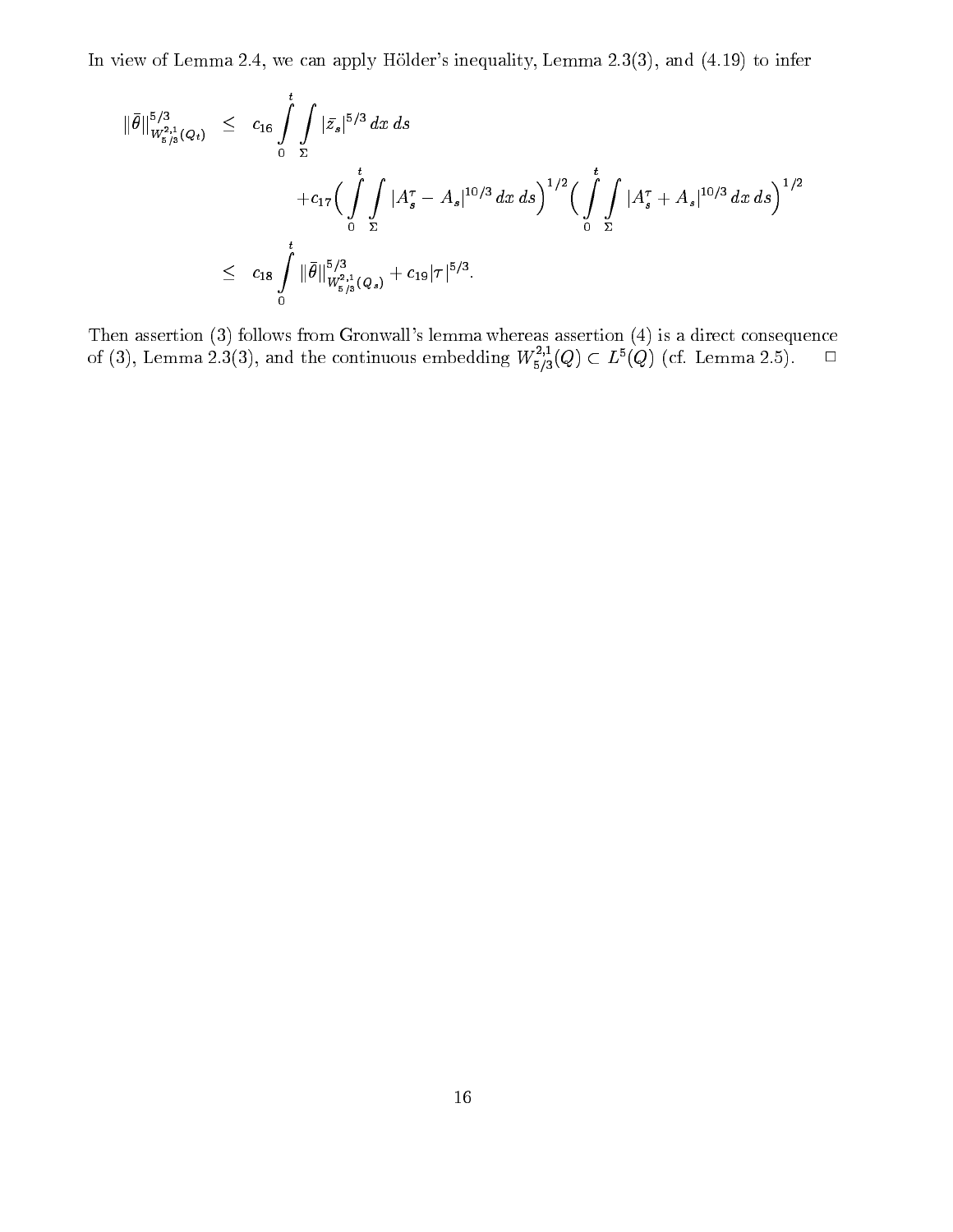#### 5Strong material derivatives

**Remark 5.1** All the unknowns aepend on the shape of  $\iota_{\tau}$ , either explicitly as A and  $\varphi$  or  $\it impuctury$  as  $\it v$  and  $\it z$  . For all these functions, we call

$$
\dot{f} = \lim_{\tau \to 0} \frac{f^\tau - f}{\tau}
$$

the strong material derivative of  $f$ , whenever the limit exists in the strong sense in the respective Banach space.

Our main result in this section is

**Theorem 5.1** Assume (H1)–(H10), then the following are valid:

- (1) The strong material derivative
	- $\vee \varphi$  exists in  $\Pi$  (0, 1; L (M), A exists in  $L^{-1}(0, 1; \Lambda)$  and W<sup>-1-3</sup>  $(0, 1; L^{-3/2}(G)),$  $\dot{z}$  exists in  $W^{1,5/2}(0,T; L^{5/2}(\Sigma)),$  $\theta$  exists in  $W_{5/3}^{\bullet}(Q)$ .
- $\mathcal{L}(\mathcal{L})$  ( $\varphi, A, \mathcal{L}, \sigma$ ) satisfy the linearized state equations

$$
\alpha_0(0, \dot{\phi}, \varphi) + \alpha_{0,\tau}(0, \phi, \varphi) = 0, \text{ for all } \varphi \in H^1(\Omega)/\mathbb{R}, (5.20a)
$$
  

$$
\alpha_1(0, \dot{A}_t, v) + \alpha_2(0, \dot{A}, v) + F(0, \dot{\phi}, v) + F_{,\tau}(0, \phi, v)
$$

$$
+\alpha_{1,\tau}(0, A_t, v) + \alpha_{2,\tau}(0, A, v) = 0, \quad \text{for all } v \in \mathbf{X}, \tag{5.20b}
$$

$$
A_0 - \nu A_0 V(0) = 0, \t in D, \t (3.20c)
$$
  

$$
\partial f_{\dot{a}} \partial f_{\dot{c}} \qquad 0 \t in Q \t (5.20d)
$$

$$
\dot{z}_t - \frac{\partial f}{\partial \theta} \theta - \frac{\partial f}{\partial z} \dot{z} = 0, \quad in \ Q, \tag{5.20d}
$$
\n
$$
\dot{z}(0) = 0, \quad in \ \Sigma, \tag{5.20e}
$$

$$
\rho c_p \dot{\theta}_t - k \Delta \dot{\theta} + \rho L \dot{z}_t - 2 \kappa_0 A_t \cdot \dot{A}_t = 0, \quad in \ Q, \tag{5.20f}
$$

$$
\frac{\partial \theta}{\partial \nu} = 0, \quad in \ \partial \Sigma \times (0, T), \tag{5.20g}
$$

$$
\dot{\theta}(0) = 0, \quad in \ \Sigma, \tag{5.20h}
$$

where  $f$  is the right-hand side of  $(2.1h)$ .

(3) There exists a constant  $C > 0$  such that

$$
\|\nabla \dot{\phi}\|_{H^1(0,T;L^2(\Omega))} + \|\dot{A}\|_{L^{\infty}(0,T;X)} + \|\dot{A}_t\|_{L^{10/3}(0,T;L^{10/3}(G))}
$$
  
 
$$
+ \|\dot{\theta}\|_{W^{2,1}_{\delta/3}(Q)} + \|\dot{z}\|_{W^{1,5}(0,T;L^5(\Sigma))} \leq C \|V(0)\|_{C^1(D)}.
$$
 (5.21)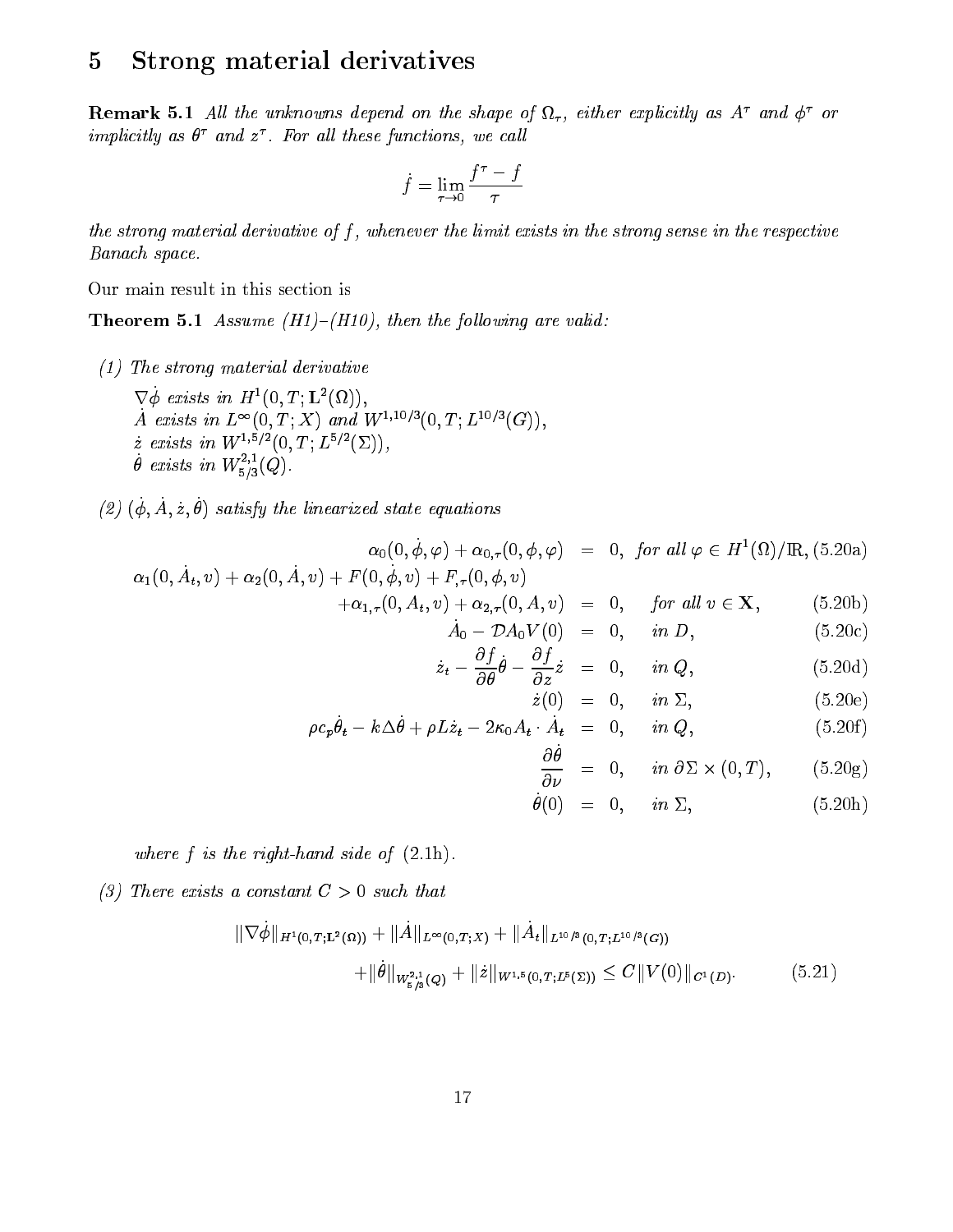Proof.

Similar to the proof of Theorem 2.1, one can show that  $(5.20a) - (5.20h)$  has a unique solution  $(\varphi, A, z, \nu)$ , hence we omit this part of the proof. To prove assertion (3), we hist test (5.20a) with  $\psi$ . According to Corollary 4.1 and Lemma 4.1, we obtain

$$
\kappa_0\int\limits_0^t\int\limits_\Omega|\nabla\dot\phi|^2\,dx\,ds\leq\|B_2'(0)\|_{C^1(D)}\Big(\int\limits_0^t\int\limits_\Omega|\nabla\dot\phi|^2\,dx\,ds\Big)^{1/2}\Big(\int\limits_0^t\int\limits_\Omega|\nabla\phi|^2\,dx\,ds\Big)^{1/2}.
$$

Using Young's inequality and  $(2.2)$ , we obtain the estimate for  $\nabla \phi$ . Then we again differentiate formally with respect to t and obtain the estimate for  $v \varphi_t$ .

Next, we test  $(5.20b)$  with  $\dot{A}$  and obtain

$$
\frac{\kappa_0}{2} \int\limits_G |\dot{A}(t)|^2 dx + \int\limits_0^t \int\limits_D \frac{1}{\mu} |\operatorname{curl} \dot{A}|^2 dx ds + \int\limits_0^t \int\limits_D \frac{1}{\mu} |\operatorname{div} \dot{A}|^2 dx ds
$$
\n
$$
\leq \kappa_1 \int\limits_0^t \|\nabla \dot{\phi}\|_{\mathbf{L}^2(\Omega)} \|\dot{A}\|_{\mathbf{L}^2(\Omega)} ds + \kappa_1 \|B'_3(0)\|_{C^1(D)} \int\limits_0^t \|\nabla \phi\|_{\mathbf{L}^2(\Omega)} \|\dot{A}\|_{\mathbf{L}^2(\Omega)} ds
$$
\n
$$
+ \|\beta'(0)\|_{C^1(D)} \int\limits_{\Sigma} \|A_s\|_{\mathbf{L}^2(G)} \|\dot{A}\|_{\mathbf{L}^2(G)} ds
$$
\n
$$
+ c_1 \|B'_1(0)\|_{C^1(D)} \int\limits_0^t \|A\|_{\mathbf{X}} \|\dot{A}\|_{\mathbf{X}} ds + \frac{\kappa_0}{2} \int\limits_G |\dot{A}(0)|^2 dx.
$$

Now we apply Young's inequality, Gronwall's lemma and (5.20c) to infer

$$
\|\dot{A}\|_{L^{\infty}(0,T;{\bf L}^2(G))}+\|\dot{A}\|_{L^2(0,T;{\bf X})}\leq c_1\|V(0)\|_{C^1(D)}.
$$

Using the corresponding initial condition for  $A_t$  (cf. (4.13)), we differentiate (5.20b) formally with respect to time and insert  $v = \dot{A}$  to obtain

$$
\|\dot{A}_t\|_{L^\infty(0,T;{\bf L}^2(G))}+\|\dot{A}_t\|_{L^2(0,T;{\bf X})}\leq c_2\|V(0)\|_{C^1(D)}.
$$

A further application of Lemma 4.3 then yields

$$
\|\dot{A}_t\|_{L^{10/3}(0,T;L^{10/3}(G))} \le c_3 \|V(0)\|_{C^1(D)}.\tag{5.22}
$$

Next, we remark that similarly to the derivation of Lemma 2.3(3), we can infer that

$$
\| \dot{z} \|_{W^{1,p}(0,T;L^p(\Sigma))}^p \leq c_4 \| \theta \|_{L^p(Q)}.
$$

Then in the light of (5.22), the last part of inequality (5.21) follows as in the proof of Lemma  $4.2(3)$  and  $(4)$ .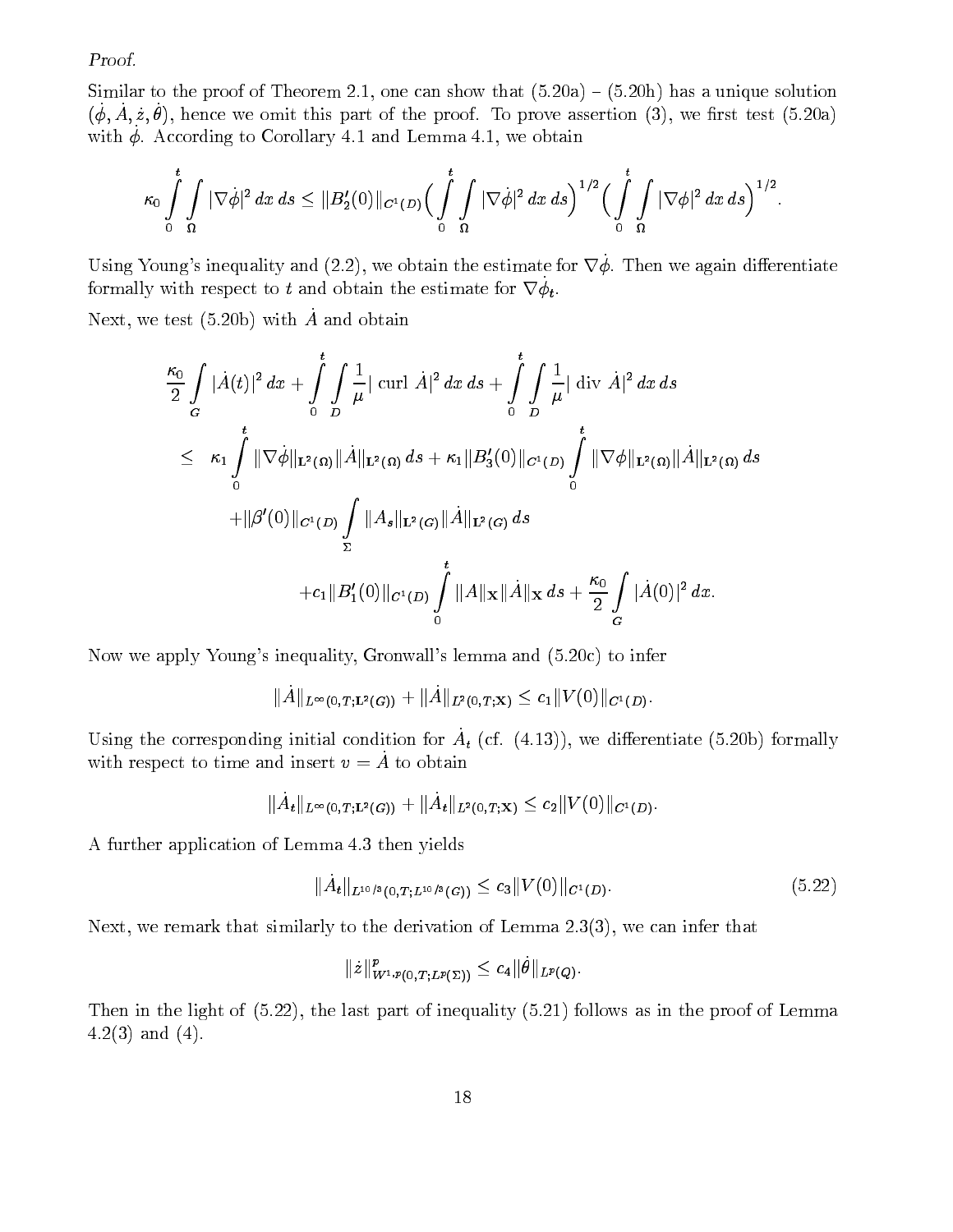It remains to show that the solutions to  $(5.20a)-(5.20h)$  are the strong material derivatives. To this end, let

$$
\psi^{\tau} = \frac{1}{\tau} (\phi^{\tau} - \phi) - \dot{\phi}, \qquad (5.23)
$$

then, according to Corollary 4.1, (3.8), and (5.20a),  $\psi^{\tau}$  satisfies

$$
\begin{array}{lcl} \alpha_0(0,\psi^\tau,\varphi) & = & -\frac{1}{\tau}\Big(\alpha_0(\tau,\phi^\tau,\varphi)-\alpha_0(0,\phi^\tau,\varphi)\Big)-\alpha_0(0,\dot{\phi},\varphi) \\ \\ & = & \alpha_{0,\tau}(0,\phi-\phi^\tau,\varphi)-\frac{1}{\tau}\tilde{\alpha}_0(\tau,\phi^\tau,\varphi). \end{array}
$$

Integrating in time, inserting  $\varphi = \psi'$  , and using Corollary 4.1 once again, we obtain

$$
\|\nabla \psi^{\tau}\|_{L^{2}(0,T;L^{2}(\Omega))} \xrightarrow[\tau \to 0]{} 0.
$$
\n(5.24)

Since the same computations hold for  $\nabla \phi_t$ , the first part of assertion (1) is proved. Next, defining

$$
p^\tau = \frac{1}{\tau}(A^\tau - A) - \dot{A},
$$

and using (5.20b), and Corollary 4.1, we see that  $p^{\tau}$  satisfies

$$
\alpha_{1}(0, p_{t}^{\tau}, v) + \alpha_{2}(0, p^{\tau}, v) = -\frac{1}{\tau} \Big( F(\tau, \phi^{\tau}, v) - F(0, \phi, w) \Big) \n- \frac{1}{\tau} \Big( \alpha_{1}(\tau, A_{t}^{\tau}, v) - \alpha_{1}(0, A_{t}^{\tau}, v) \Big) - \frac{1}{\tau} \Big( \alpha_{2}(\tau, A^{\tau}, v) - \alpha_{2}(0, A^{\tau}, v) \Big) \n+ F(0, \dot{\phi}, v) + F_{,\tau}(0, \phi, v) + \alpha_{1,\tau}(0, A_{t}, v) + \alpha_{2,\tau}(0, A, v) \n= -F(0, \psi^{\tau}, v) - F_{,\tau}(0, \phi^{\tau} - \phi, v) + \frac{1}{\tau} \tilde{F}(\tau, \phi^{\tau}, v) \n- \alpha_{1,\tau}(0, A_{t}^{\tau} - A_{t}, v) - \alpha_{2,\tau}(0, A^{\tau} - A), v) \n- \frac{1}{\tau} \tilde{\alpha}_{1}(\tau, A_{t}^{\tau}, v) - \frac{1}{\tau} \tilde{\alpha}_{2}(\tau, A^{\tau}, v).
$$
\n(5.25)

We take  $v = p^{\tau}$ , integrate in time, and use Hölder's inequality to obtain

$$
\frac{\kappa_0}{2} \int\limits_G |p^{\tau}|^2 dx - \frac{\kappa_0}{2} \int\limits_G |p_0^{\tau}|^2 dx + \int\limits_0^t \int\limits_D \frac{1}{\mu} |\operatorname{curl} p^{\tau}|^2 dx ds + \int\limits_0^t \int\limits_D \frac{1}{\mu} (\operatorname{div} p^{\tau})^2 dx ds \n\leq \kappa_0 \int\limits_0^t \|\nabla \psi^{\tau}\|_{\mathbf{L}^2(\Omega)} \|p^{\tau}\|_{\mathbf{L}^2(\Omega)} ds + c_5 \int\limits_0^t \|\nabla \phi^{\tau} - \nabla \phi\|_{\mathbf{L}^2(\Omega)} \|p^{\tau}\|_{\mathbf{L}^2(\Omega)} ds \n+ \frac{1}{\tau} g_3(\tau) \int\limits_0^t \|\nabla \phi^{\tau}\|_{\mathbf{L}^2(\Omega)} \|p^{\tau}\|_{\mathbf{L}^2(\Omega)} ds + \int\limits_0^t \int\limits_G \beta'(0) (A_s^{\tau} - A_s) \cdot p^{\tau} dx ds \n+ c_6 \int\limits_0^t \|A^{\tau} - A\|_{\mathbf{x}} \|p^{\tau}\|_{\mathbf{x}} ds + \frac{1}{\tau} g_1(\tau) \int\limits_0^t \|A_s^{\tau}\|_{\mathbf{L}^2(\mathcal{G})} \|p^{\tau}\|_{\mathbf{L}^2(\mathcal{G})} \n+ \frac{1}{\tau} g_2(\tau) \int\limits_0^t \|A^{\tau}\|_{\mathbf{x}} \|p^{\tau}\|_{\mathbf{x}} ds.
$$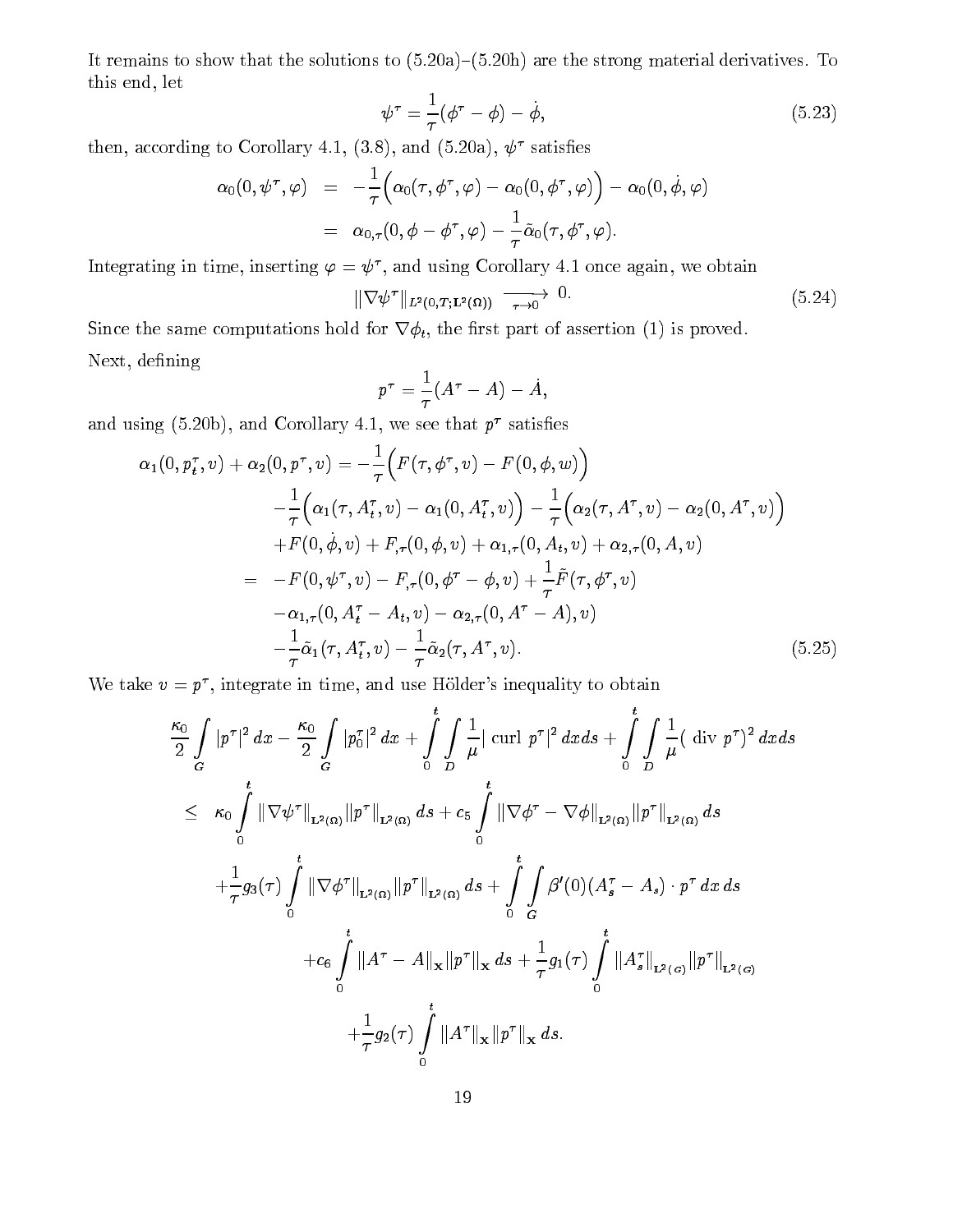Using (3.9b), the second term in (5.25) gives

$$
\int\limits_G |p_0^\tau|^2 \, dx = \int\limits_G |\frac{1}{\tau} (A_0 \circ T_\tau - A_0) - \dot{A_0}|^2 dx.
$$

According to [23, Sec. 2.14],  $\tau \mapsto A_0 \circ T_{\tau}$  is differentiable with

$$
\left. \frac{d}{d\tau}(A_0 \circ T_\tau)\right|_{\tau=0} = DA_0 V(0),
$$

hence

$$
A_0\circ T_\tau=A_0+\tau\mathcal{D}A_0V(0)+o(\tau).
$$

Hence, we obtain

$$
\int\limits_G |p_0^\tau|^2\,dx \;\xrightarrow[\tau\to 0]{} \;0.
$$

Regarding (H12) and Lemma 4.1,  $\beta'(0)p^{\tau} \in \mathbf{X}$  a.e. in  $(0, T)$ . Thus, we apply (4.17) to infer

$$
\int_{0}^{t} \int_{G} \beta'(0) (A_s^{\tau} - A_s) \cdot p^{\tau} dx ds = \frac{1}{\kappa_1} \int_{0}^{t} \alpha_1(0, A_s^{\tau} - A_s, \beta'(0) p^{\tau}) ds
$$
  

$$
\leq c_7 |\tau| \| p^{\tau} \|_{L^2(0,t; \mathbf{X})}.
$$

Then we apply Young's inequality, Corollary 4.1, (5.24) and Gronwall's lemma to conclude

$$
\|p^\tau\|^2_{L^\infty(0,T;{\bf L}^2(G))}+\|p^\tau\|^2_{{\bf L}^2(0,T;{\bf X})}\;\xrightarrow[\tau\to 0]{}0.
$$

Now we differentiate  $(5.25)$  formally with respect to time, repeat the same considerations as before (but use (4.13) as initial value instead of (3.9b)) and obtain

$$
\|p^\tau_t\|^2_{L^\infty(0,T;{\bf L}^2(G))}+\|p^\tau_t\|^2_{L^2(0,T;{\bf X})}\;\xrightarrow[\tau\to 0]{}0.
$$

A further application of Lemma 4.3 finally yields

$$
\|p_t^{\tau}\|_{L^{10/3}(0,T;L^{10/3}(G))} \xrightarrow[\tau \to 0]{} 0.
$$
 (5.26)

To prove the differentiability of  $\sigma$  and  $z$ , we define

$$
\begin{array}{rcl}q^{\tau}&=&\displaystyle\frac{1}{\tau}(\theta^{\tau}-\theta)-\dot{\theta},\\r^{\tau}&=&\displaystyle\frac{1}{\tau}(z^{\tau}-z)-\dot{z},\end{array}
$$

 $\text{tnen}, \{q, r\}$  solve

$$
\rho c_p q_t^\tau - k \Delta q^\tau = -\rho L r_t^\tau + \kappa_0 \tau |\dot{A}_t|^2 + \kappa_0 p_t^\tau \cdot \left(2A_t + 2\tau \dot{A}_t + \tau p_t^\tau\right) \tag{5.27a}
$$

$$
r_t^{\tau} = \frac{1}{\tau} \Big( f(\theta^{\tau}, z^{\tau}) + f(\theta, z) \Big) - \frac{\partial f}{\partial \theta}(\theta, z) \dot{\theta} - \frac{\partial f}{\partial z}(\theta, z) \dot{z}
$$
  
=:  $G(\tau)$  (5.27b)

$$
\frac{\partial q^{\tau}}{\partial \nu} = 0, \qquad q^{\tau} = 0, \qquad r^{\tau}(0) = 0. \tag{5.27c}
$$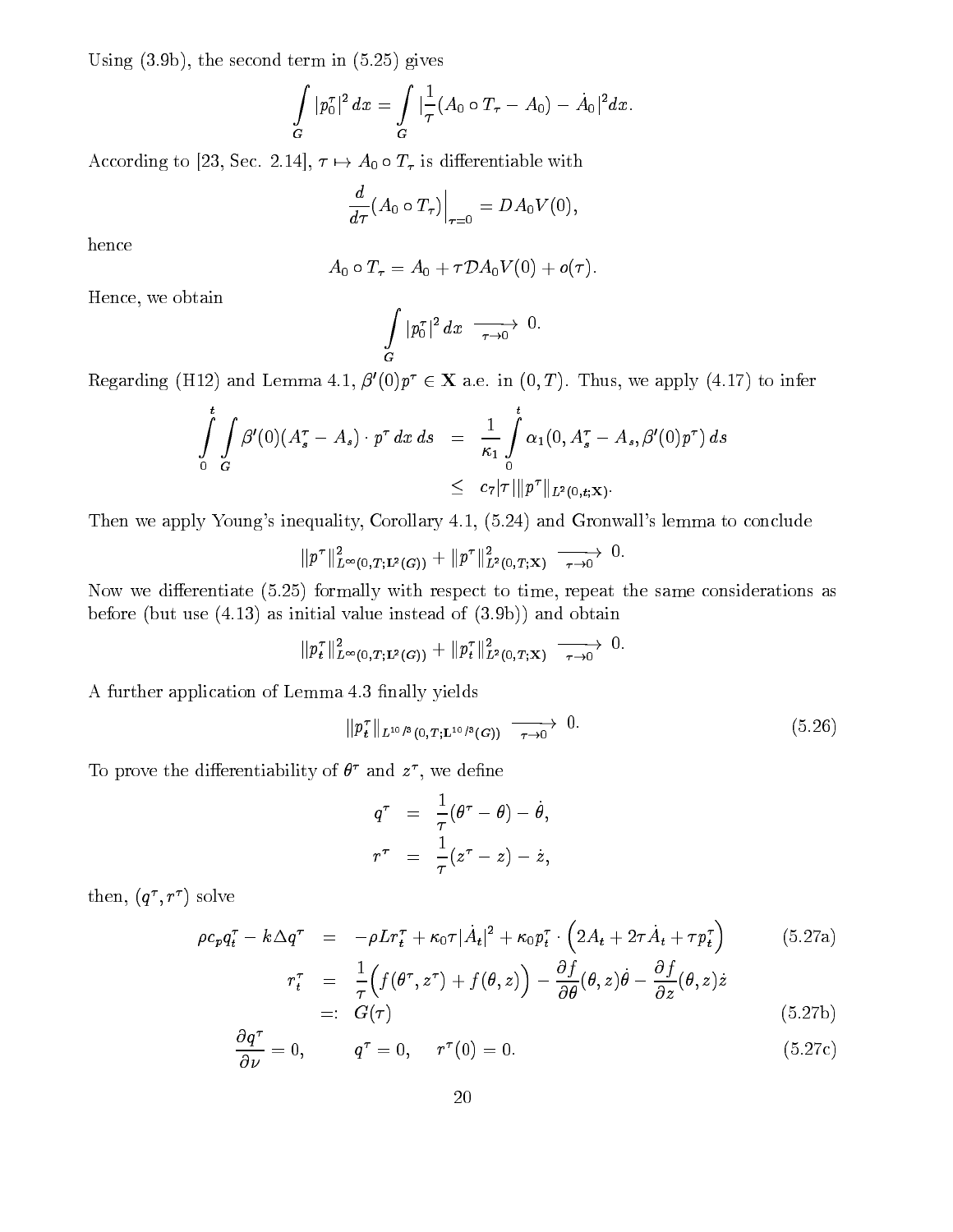Owing to  $(H7)-(H9)$ , we can apply Taylor's formula to develop  $G(\tau)$  and obtain (with a constant 2 [0; 1])

$$
|G(\tau)| = \left| \frac{1}{\tau} \Big( f(\theta + \tau(q^{\tau} + \dot{\theta}), z + \tau(r^{\tau} + \dot{z})) - f(\theta, z) \Big) - \frac{\partial f}{\partial \theta} (\theta, z) \dot{\theta} - \frac{\partial f}{\partial z} (\theta, z) \dot{z} \right|
$$
  
\n
$$
= \left| (q^{\tau} + \dot{\theta}) \frac{\partial f}{\partial \theta} (\theta + \xi \tau (q^{\tau} + \dot{\theta}), z + \xi \tau (r^{\tau} + \dot{z})) \right|
$$
  
\n
$$
+ (r^{\tau} + \dot{z}) \frac{\partial f}{\partial z} (\theta + \xi \tau (q^{\tau} + \dot{\theta}), z + \xi \tau (r^{\tau} + \dot{z})) - \frac{\partial f}{\partial \theta} (\theta, z) \dot{\theta} - \frac{\partial f}{\partial z} (\theta, z) \dot{z} \right|
$$
  
\n
$$
\leq c_8 |q^{\tau}| + c_9 |r^{\tau}| + |\dot{\theta}| \left| \frac{\partial f}{\partial \theta} (\theta + \xi (\theta^{\tau} - \theta), z + \xi (z^{\tau} - z)) - \frac{\partial f}{\partial \theta} (\theta, z) \right|
$$
  
\n
$$
+ |\dot{z}| \left| \frac{\partial f}{\partial z} (\theta + \xi (\theta^{\tau} - \theta), z + \xi (z^{\tau} - z)) - \frac{\partial f}{\partial z} (\theta, z) \right|
$$
  
\n
$$
\leq c_8 |q^{\tau}| + c_9 |r^{\tau}| + c_{10} |\dot{\theta}| |\theta^{\tau} - \theta| + c_{11} |\dot{\theta}| |z^{\tau} - z| + c_{12} |\dot{z}| |\theta^{\tau} - \theta| + c_{13} |\dot{z}| |z^{\tau} - z|.
$$

Owing to (5.26) and (5.21), the last term of right-hand side of (5.27a) will be in  $L^{5/3}(0,T; L^{5/3}(\Sigma))$ . Thus we try to get an estimate for  $G(\tau)$  in the same space. To this end, we apply the inequalities of Hölder and Young and use (5.21) to obtain

$$
\int_{0}^{t} \int_{\Sigma} |G(\tau)|^{5/3} dx ds \leq c_{14} \int_{0}^{t} \int_{\Sigma} |q^{\tau}|^{5/3} dx ds + c_{15} \int_{0}^{t} \int_{\Sigma} |r^{\tau}|^{5/3} dx ds \n+ c_{16} \Big( \int_{0}^{t} \int_{\Sigma} |\theta^{\tau} - \theta|^{10/3} dx ds \Big)^{1/2} + c_{17} \Big( \int_{0}^{t} \int_{\Sigma} |z^{\tau} - z|^{10/3} dx ds \Big)^{1/2}.
$$
\n(5.28)

Next, we test (5.27b) with  $(r_{\perp})^{-1}$ , use the estimate above and apply the inequalities of Young and Gronwall, as well as the stability estimates of Lemma 4.2, to obtain

$$
\frac{3}{5}\int\limits_{\Sigma}|r^{\tau}|^{5/3}\,dx\leq c_{18}|\tau|^{5/3}+c_{19}\int\limits_{0}^{t}\int\limits_{\Sigma}|q^{\tau}|^{5/3}\,dx\,ds.
$$

Using the last estimate and (5.28) we go back to (5.27b) and conclude

$$
\int_{0}^{t} \int_{\Sigma} |r_{s}^{\tau}|^{5/3} dx ds \leq c_{20} |\tau|^{5/3} + c_{21} \int_{0}^{t} \int_{\Sigma} |q^{\tau}|^{5/3} dx ds.
$$
 (5.29)

Now we can proceed again as in the proof of Lemma 4.2(3), i.e., we apply Lemma 2.4 to (5.27a), and use (5.29) and (5.21) to obtain

$$
||q^{\tau}||_{W^{2,1}_{5/3}(Q)} = o(1).^{4}
$$
\n(5.30)

Using the embedding  $W_{5/3}^*(Q) \subset L^{\circ}(Q)$  (cf. Lemma 2.5), we can go back, estimate  $G(\tau)$  again (this time in  $L^{5/2}(Q)$ ), and obtain finally

$$
\|r^\tau\|_{W^{1,5/2}(0,T;L^{5/2}(\Sigma))}\ \xrightarrow[\tau\to 0]{} 0.
$$

<sup>4</sup>Recall that  $g(\tau) = o(1)$  if and only if  $g(\tau) \to 0$  for  $\tau \to 0$ .

 $\Box$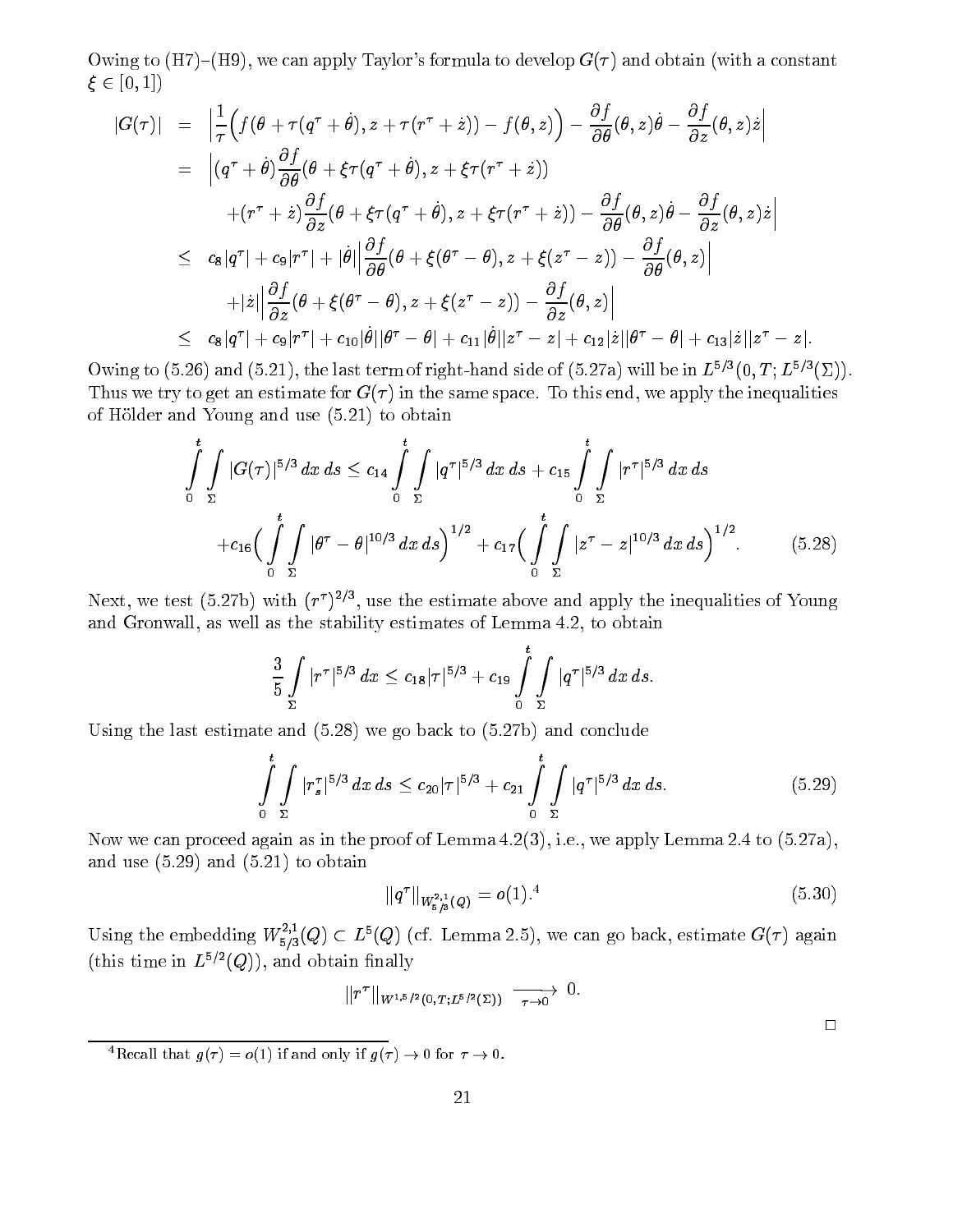### 6The structure theorem

In the last section we have shown that the state variables possess strong material derivatives. In particular, we can conclude (cf. Theorem 5.1(1))

$$
z^\tau(T)=z(T)+\tau\dot{z}(T)+o(\tau),\qquad\text{ in }L^{5/2}(\Sigma),
$$

where z is the volume fraction of austentie in  $\Sigma$ , corresponding to the perturbation  $\Omega_T =$  $-1$ 

Hence, our cost functional (2.7) is shape dierentiable at any admissible domain , i.e. the limit

$$
d\mathcal{J}(\Omega;V) = \lim_{\tau \to 0} \frac{1}{\tau} (\mathcal{J}(\Omega_{\tau}) - \mathcal{J}(\Omega))
$$
\n(6.31)

exists and satisfies

$$
d\mathcal{J}(\Omega;V) = 2\int\limits_{\Sigma}\Big(z(x,T-\bar{z}(x)\Big)\dot{z}(T)\,dx.\tag{6.32}
$$

, namely that the cost functional depends on  $\mathcal{A}$  and  $\mathcal{A}$  and equational depends on  $\mathcal{A}$ for the scalar potential  $\varphi$  and the vector potential A. The dependence of the material derivative  $\dot{z}$  on V is revealed in Theorem 5.1(3). We can conclude

Corollary 6.1 Assume  $(H1) - (H12)$ , then the mapping

$$
d\mathcal{J}(\Omega;\,.\,): \,C_0^1(D)\,\to\,\mathrm{I\!R},\,V\mapsto d\mathcal{J}(\Omega;V)
$$

is linear and continuous.

Corollary 6.1 allows us to apply the structure theorem (cf. [23]).

From this, we infer

Corollary 6.2 Assume  $(H1) = (H1z)$ , and let in addition OM be of class  $C^{\dagger}$ , then there exists a assiribution  $\mathcal{G}_{\partial\Omega}$  with support in Ost, the shape gradient, such that  $\mathcal{G}_{\partial\Omega}\in C^{\infty}(O$ st), and for all  $V \in C_0^1(D; \mathbb{R}^n)$  there holds

$$
d\mathcal{J}(\Omega;V)=<\mathcal{G}_{\partial\Omega},V\cdot\nu>_{C^1(\partial\Omega)^*\times C^1(\partial\Omega)},
$$

where is the distribution which is the boundary of the boundary  $\beta$  is the tube of the tube of the tube of the tube of tube  $\alpha$ 

# References

- [1] Bodart, O., Touzani, R., Optimal control of electromagnetic induction heating 1. A twocontrol parameter model. Preprint Laboratoire de Mathématiques Appliquées, Université Blaise Pascal (Clermont-Ferrand 2).
- [2] Bossavit, A., Free boundaries in induction heating, Control Cybern., 14,  $(1985)$ , 69–96.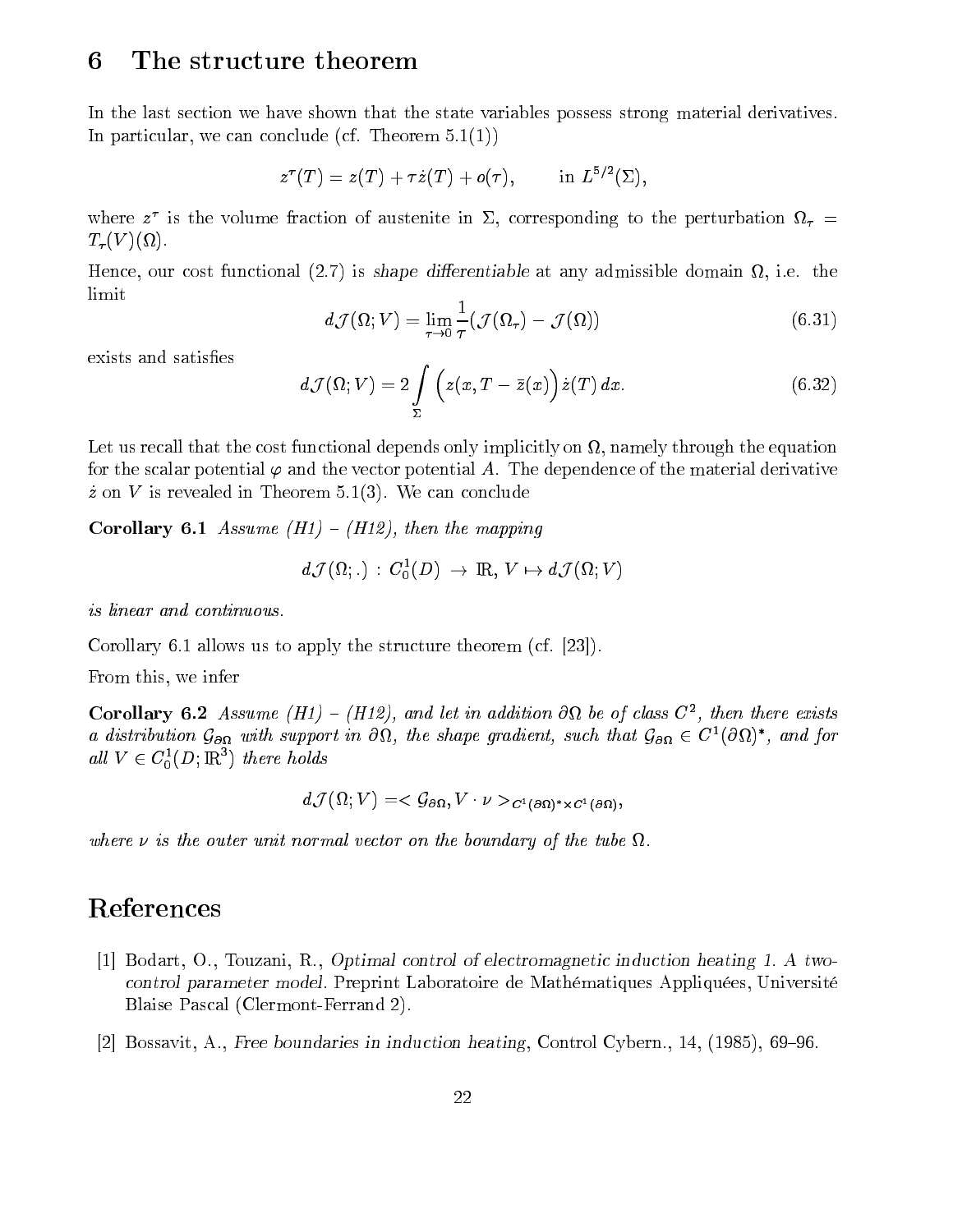- [3] Bossavit, A., Rodrigues, J.-F., On the electromagnetic "Induction Heating" Problem in bounded domains. Adv. Math. Sci. Appl.4  $(1994)$ , 79–92.
- [4] Clain, S., et al., Numerical modelling of induction heating for two-dimensional geometries. Math. Models Methods Appl. Sci., **3** (1993), 271–281.
- [5] Curtis, F.W., High Frequency Induction Heating. McGraw-Hill, New York, 1950.
- [6] Delfour, M.C., Zolésio, J.-P., Shapes and Geometries: Analysis, Differential Calculus and Optimization. SIAM series on Advances in Design and Control, Philadelphia, 2001.
- [7] Egan, L.R., Furlani, E. P., A computer simulation of an induction heating system. IEEE Trans. Mag. **27** (1991), 4343–4354.
- [8] Fuhrmann, J., Hömberg, D., Numerical simulation of surface heat treatments. Num. Meth. Heat & Fluid Flow 9 (1999),  $705-724$ .
- [9] Fuhrmann, J., Hömberg, D., Uhle, M., Numerical simulation of induction hardening of steel. COMPEL  $18$  (1999), 482–493.
- [10] Girault, V., Raviart, P.-A., Finite Element Methods for Navier-Stokes Equations. Springer, Berlin, 1986.
- [11] Hömberg, D., A mathematical model for the phase transitions in eutectoid carbon steel. IMA J. Appl. Math. **54** (1995), 31–57.
- [12] Hömberg, D., A numerical simulation of the Jominy end-quench test, Acta Mater.  $44$  $(1996), 4375 - 4385.$
- [13] Hömberg, D., Irreversible phase transitions in steel. Math. Methods Appl. Sci. <sup>20</sup> (1997),  $59 - 77.$
- $[14]$  Hömberg, D., A mathematical model for induction hardening including mechanical effects, WIAS Preprint 766 (2002).
- [15] Hömberg, D., Induction heat treatments  $-$  modeling, analysis and optimal design of inductor coils. Habilitationsschrift, TU Berlin, 2002.
- [16] Hoppe, R.H.W., Kornhuber, R., *Multi-grid solution of two coupled Stefan equations arising* in induction heating of large steel slabs. Internat. J. Numer. Methods Engrg. <sup>30</sup> (1990), 779–801.
- [17] Kačur, J., Method of Rothe in Evolution Equations. Teubner–Texte zur Mathematik, Vol. 80, Leipzig, 1985.
- [18] Ladyzenskaja, O.A., Solonnikov, V.A., Ural'ceva, N.N., Linear and Quasilinear Equations of Parabolic Type. Amer. Math. Soc. Transl., Vol. 23, Providence, 1968.
- [19] Leblond, J.-B., Devaux, J., A new kinetic model for anisothermal metallurgical transformations in steels including effect of austenite grain size. Acta Met.  $32$  (1984), 137–146.